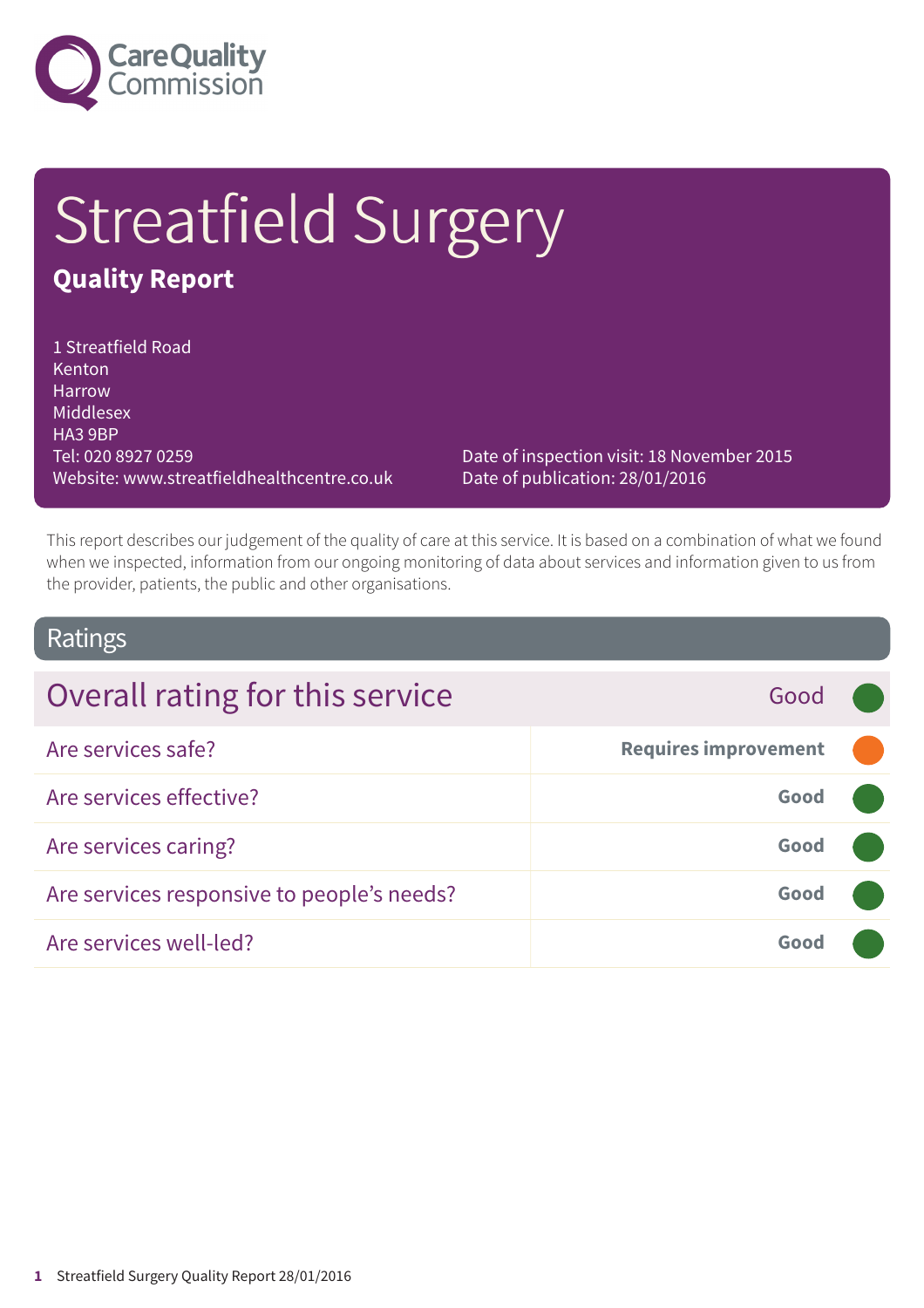### **Contents**

| Summary of this inspection                                                                                                                                                    | Page           |
|-------------------------------------------------------------------------------------------------------------------------------------------------------------------------------|----------------|
| Overall summary<br>The five questions we ask and what we found<br>The six population groups and what we found<br>What people who use the service say<br>Areas for improvement | $\overline{2}$ |
|                                                                                                                                                                               | $\overline{4}$ |
|                                                                                                                                                                               | 6              |
|                                                                                                                                                                               | 10             |
|                                                                                                                                                                               | 10             |
| Detailed findings from this inspection                                                                                                                                        |                |
| Our inspection team                                                                                                                                                           | 11             |
| Background to Streatfield Surgery                                                                                                                                             | 11             |
| Why we carried out this inspection                                                                                                                                            | 11             |
| How we carried out this inspection                                                                                                                                            | 11             |
| Detailed findings                                                                                                                                                             | 13             |
| Action we have told the provider to take                                                                                                                                      | 24             |

### Overall summary

#### **Letter from the Chief Inspector of General Practice**

We carried out an announced comprehensive inspection at Streatfield Surgery, also known as Streatfield Health Centre, on 18 November 2015. Overall the practice is rated as good.

Our key findings across all the areas we inspected were as follows:

- There was an open and transparent approach to safety and an effective system in place for reporting and recording significant events.
- Some risks to patients were assessed and well managed, with the exception of those relating to medicines management, recruitment and electrical equipment testing.
- Staff assessed patients' needs and delivered care in line with current evidence based guidance. Staff had the skills, knowledge and experience to deliver effective care and treatment.
- Patients said they were treated with compassion, dignity and respect and they were involved in their care and decisions about their treatment.
- Information about services and how to complain was available and easy to understand.
- Patients said they found it easy to make an appointment with a named GP and that there was continuity of care, with urgent appointments available the same day.
- The practice had good facilities and was well equipped to treat patients and meet their needs.
- There was a clear leadership structure and staff felt supported by management. The practice proactively sought feedback from staff and patients, which it acted on.
- The provider was aware of and complied with the requirements of the Duty of Candour.

The areas where the provider must make improvements are:

• Ensure electrical equipment for providing care or treatment is tested to confirm it is safe for use.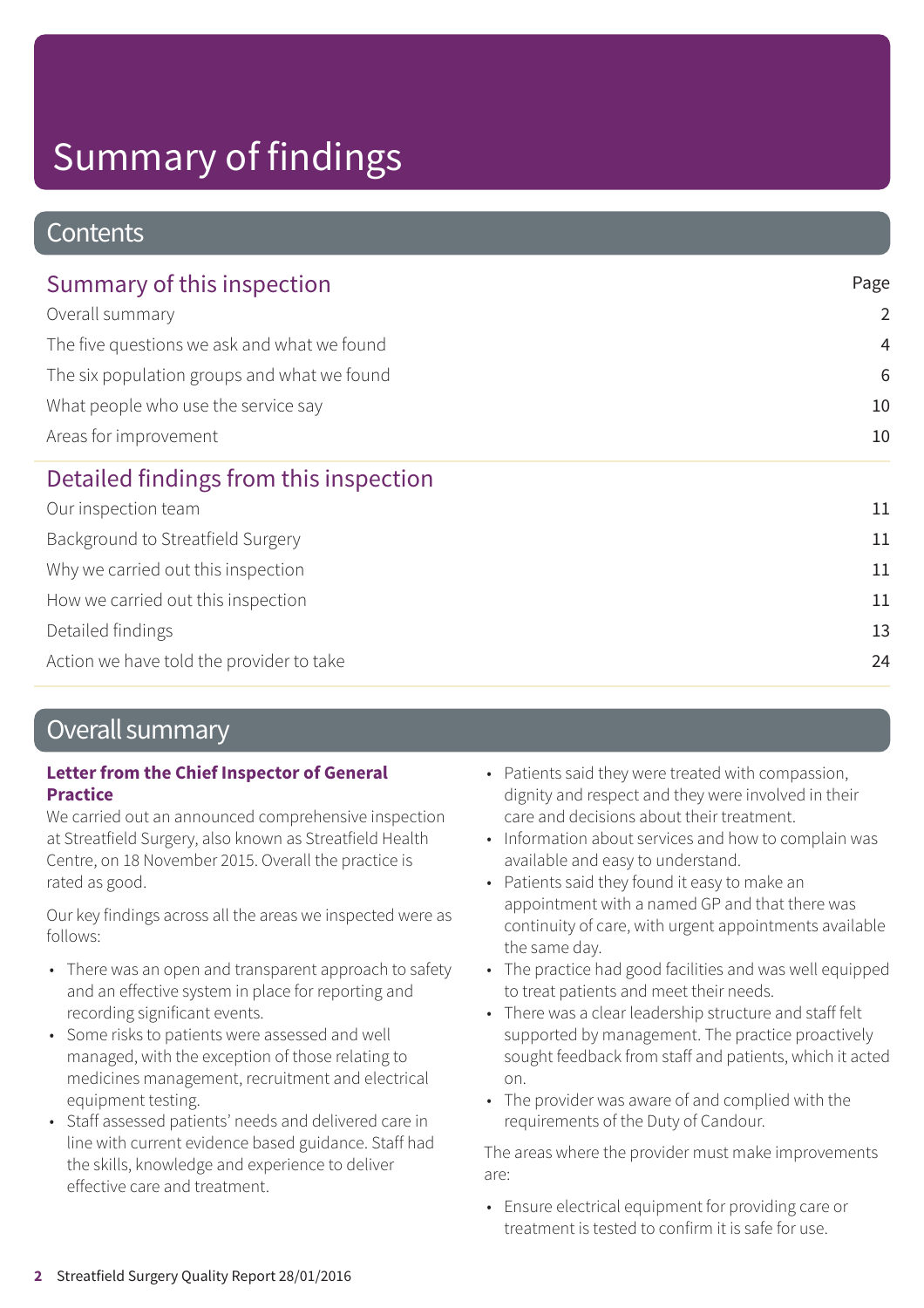- Ensure the proper and safe management of refrigerated medicines, and have an audit trail of action taken when issues are identified.
- Ensure effective recruitment procedures and pre-employment checks are carried out for permanent and temporary staff, and that records pertaining to these individuals are kept.

In addition the provider should:

• Maintain a record of decisions and actions arising from practice meetings.

- Review the latest infection control audit for accuracy.
- Review national guidance relating to annual basic life support training for non-clinical staff.
- Assess the risks of evacuating the property in the event of a fire.
- Formalise the induction process for new staff.

#### **Professor Steve Field (CBE FRCP FFPH FRCGP)**

Chief Inspector of General Practice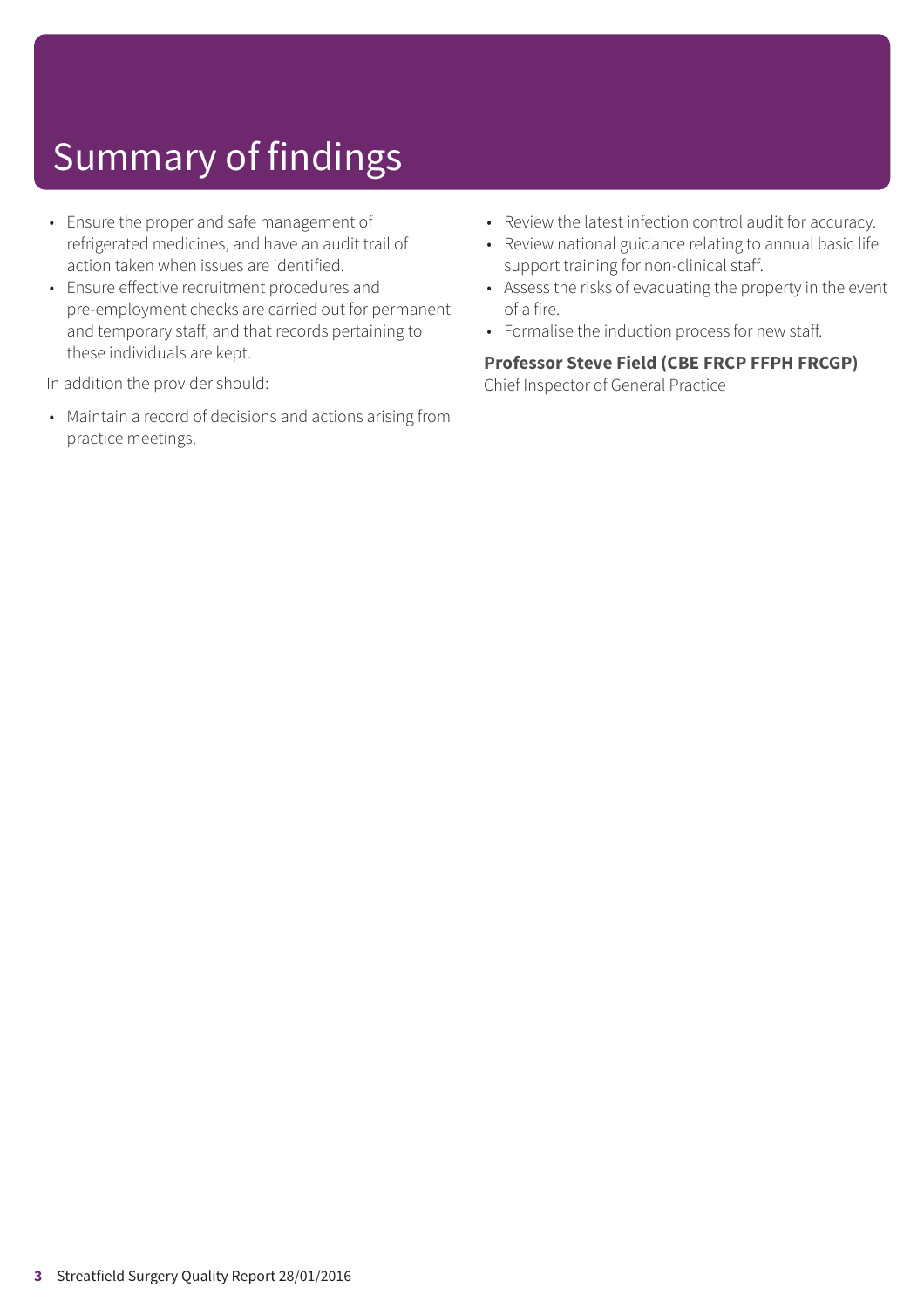### The five questions we ask and what we found

We always ask the following five questions of services.

#### **Are services safe?**

The practice is rated as requires improvement for providing safe services.

- There was an effective system in place for reporting and recording significant events. Staff understood their responsibilities to raise concerns, and to report incidents and near misses
- Lessons were shared to make sure action was taken to improve safety in the practice.
- Arrangements were in place for planning and monitoring the number of staff and mix of staff needed to meet patients' needs.
- Although some risks to patients who used services were assessed, the systems and processes to address these risks were not implemented well enough to ensure patients were kept safe. For example, those relating to the monitoring of refrigerated medicines, recruitment, and the testing of electrical equipment.

#### **Are services effective?**

The practice is rated as good for providing effective services.

- Data showed patient outcomes were at or above average for the locality.
- Staff assessed needs and delivered care in line with current evidence based guidance.
- Clinical audits demonstrated quality improvement.
- Staff had the skills, knowledge and experience to deliver effective care and treatment.
- There was evidence of appraisals and personal development plans for staff.
- Staff worked with multidisciplinary teams to understand and meet the range and complexity of people's needs.

#### **Are services caring?**

The practice is rated as good for providing caring services.

- Data showed that patients rated the practice similar to or higher than others for several aspects of care.
- Patients said they were treated with compassion, dignity and respect and they were involved in decisions about their care and treatment.

**Requires improvement –––**

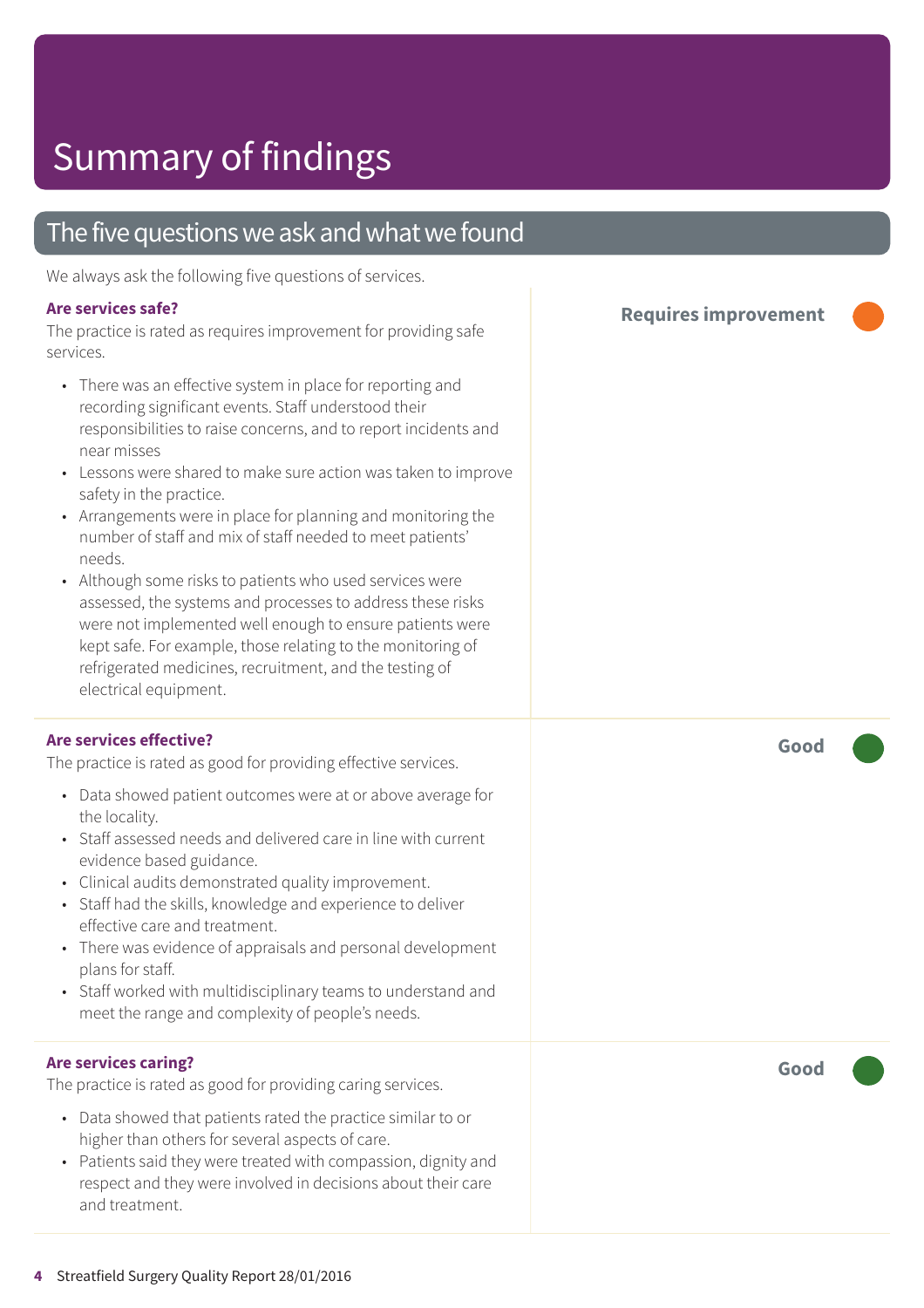- Information for patients about the services available was easy to understand and accessible.
- We also saw that staff treated patients with kindness and respect, and maintained confidentiality.

#### **Are services responsive to people's needs?**

The practice is rated as good for providing responsive services.

- It reviewed the needs of its local population and engaged with the Clinical Commissioning Group to secure improvements to services where these were identified.
- Patients said they found it easy to access the service and make an appointment. Patients confirmed that they could usually see a doctor on the same day and were aware that this might not be with the GP of their choice.
- The practice had good facilities and was well equipped to treat patients and meet their needs.
- Information about how to complain was available and easy to understand and evidence showed that the practice responded quickly to issues raised. Learning from complaints was shared with staff.

#### **Are services well-led?**

The practice is rated as good for being well-led.

- It had a clear vision and strategy to deliver high quality care and promote good outcomes for patients. Staff were clear about the vision and their responsibilities in relation to this.
- There was a clear leadership structure and staff felt supported by management. The practice had a number of policies and procedures to govern activity and held regular governance meetings. However, we found the minutes to meetings were not consistently documented.
- There was an overarching governance framework which supported the delivery of the strategy and good quality care. This included arrangements to monitor and improve quality and identify risk.
- The provider was aware of and complied with the requirements of the Duty of Candour. The partners encouraged a culture of openness and honesty.
- The practice proactively sought feedback from staff and patients, which it acted on. The patient participation group was active.

**Good –––**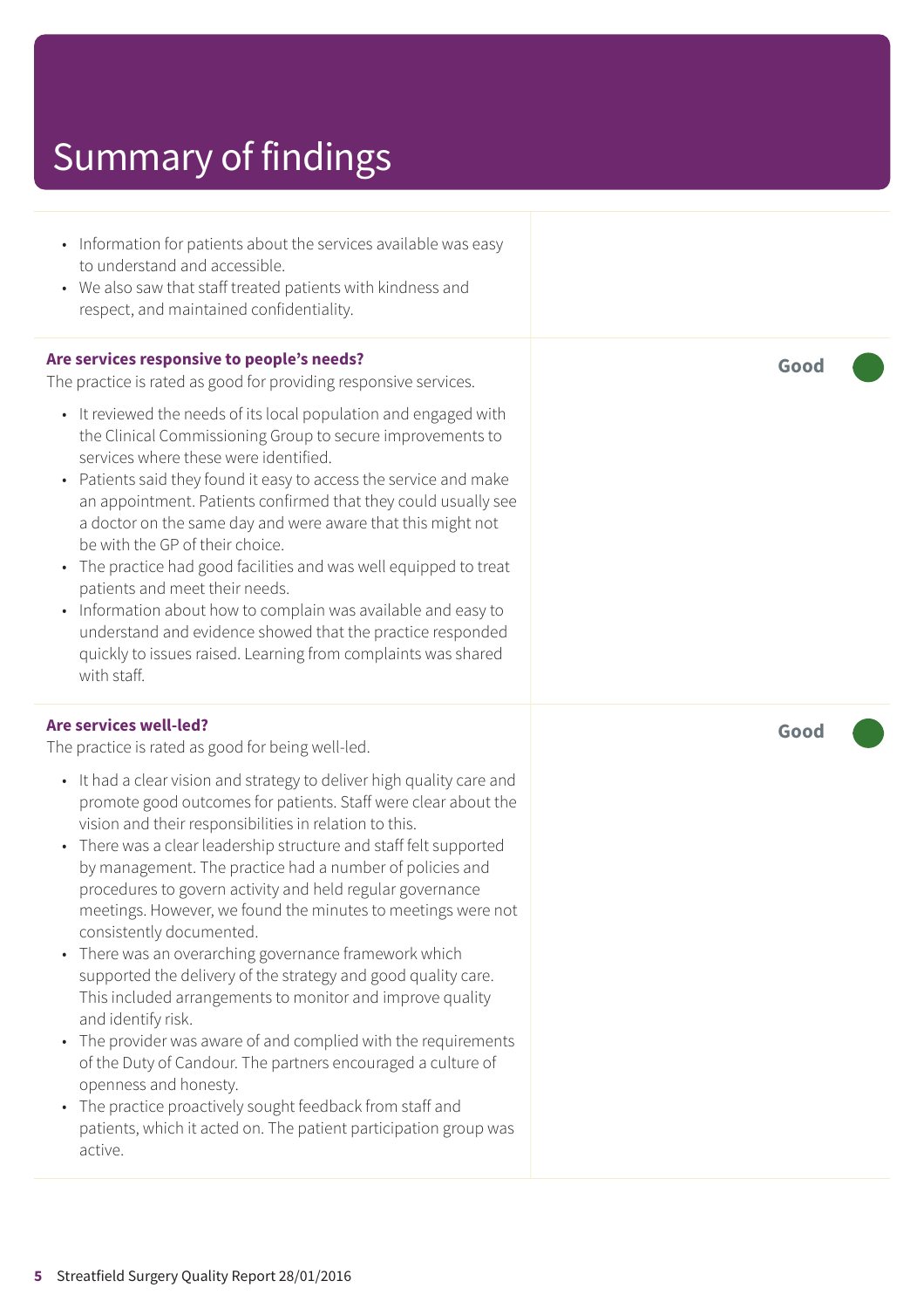### The six population groups and what we found

We always inspect the quality of care for these six population groups.

#### **Older people**

The practice is rated as good for the care of older people.

- The percentage of older patients registered at the practice was similar t o national averages. Patients over the ag e of 75 represented 7.9% (national averag e 7.6%), and patients over the ag e of 85 represented 2.1% (national averag e 2.2%). The income deprivation level affecting older people was 25 compared t o the national averag e of 22.5.
- All patients over the ag e of 75 had a named GP and wer e informed of this.
- The practice offered personalised care to meet the needs of the older people in its population and had a rang e of enhanced services, which included offering the shingles vaccination and avoiding unplanned admissions t o hospital.
- Monthly multidisciplinary team meetings were used to review car e plans and discuss those with enhanced needs. Referrals t o community rehabilitation and rapid response services wer e used t o jointly manag e patients in their own home.
- The practice were responsive to the needs of older people, and offered longer appointments, home visits and rapid ac cess appointments for those with enhanced car e needs.
- Patients were reviewed following discharge from hospital and referrals t o support services wer e made t o pr event r eadmissions.

#### **People with long term conditions**

The practice is rated as good for the care of people with long-term conditions.

- The percentage of patients at the practice with a long standing health condition (54.2%) was similar to the national average (54%), and those with health related problems in daily life (38.8%) was lower than the national averages (48.8%).
- Nationally reported data showed that outcomes for patients with long term conditions was good.
- The GP s and nursing staff had lead roles in chronic disease management.
- All these patients had a named GP and a structured annual review to check that their health and medicines needs were being me t. For those people with the most complex needs, the named GP worked with rele vant health and car e professionals t o deliver a multidisciplinar y packag e of care.

**Good –––**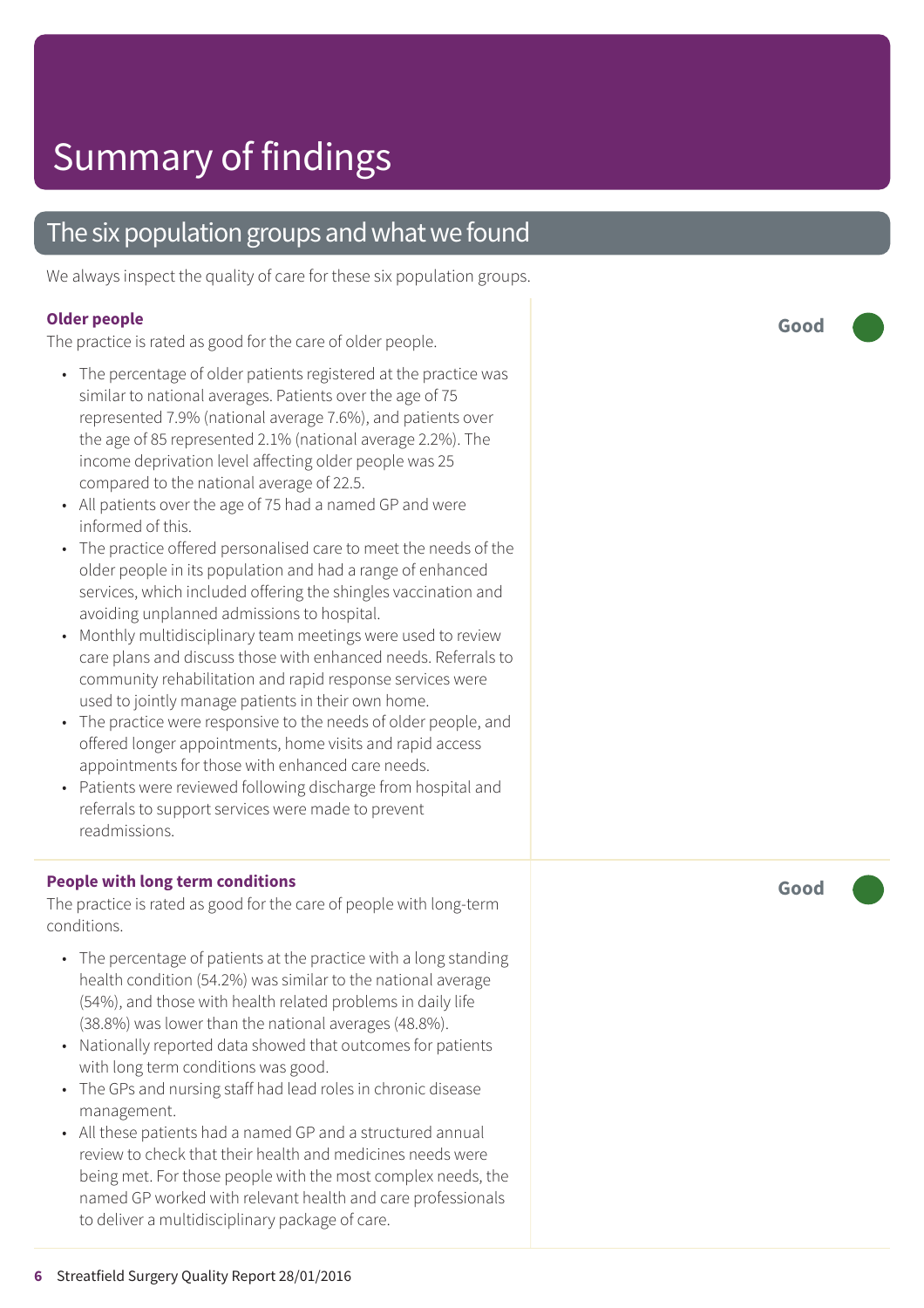- Patients at risk of hospital admission were identified as a priority and discussed at weekly clinical meetings and monthly multidisciplinary team meetings.
- Patients were reviewed following discharge from hospital and referrals to support services were made to prevent readmissions.
- Longer appointments and home visits were available when needed.

#### **Families, children and young people**

The practice is rated as good for the care of families, children and young people.

- Children aged zero to four represented 5.7% of the practice population (national average 6.0%); children aged five to 14 represented 10.5% (national average 11.4%); and those aged under 18 years represented 13.9% (national average 14.8%). The income deprivation level affecting children was 21 compared to the national average of 22.5.
- Newly registered children under 16 underwent a health check with the health care assistant or nurse, and a GP ensured there were no child safety issues.
- There were systems in place to identify and follow up children living in disadvantaged circumstances and who were at risk. For example, there was joint working with the health visitors to discuss children on the child protection register.
- Urgent access appointments were available for children who were unwell.
- Immunisation rates for standard childhood immunisations were either below or in line with the CCG averages.
- Patients told us that children and young people were treated in an age-appropriate way and we saw evidence to confirm this.
- Appointments were available outside of school hours and the ground floor of the premises was suitable for children and babies.
- The practice offered antenatal and postnatal services.

#### **Working age people (including those recently retired and students)**

The practice is rated as good for the care of working-age people (including those recently retired and students).

• The number of patients in paid work or full-time education was above the national average, 67% compared to 60.2%.

**Good –––**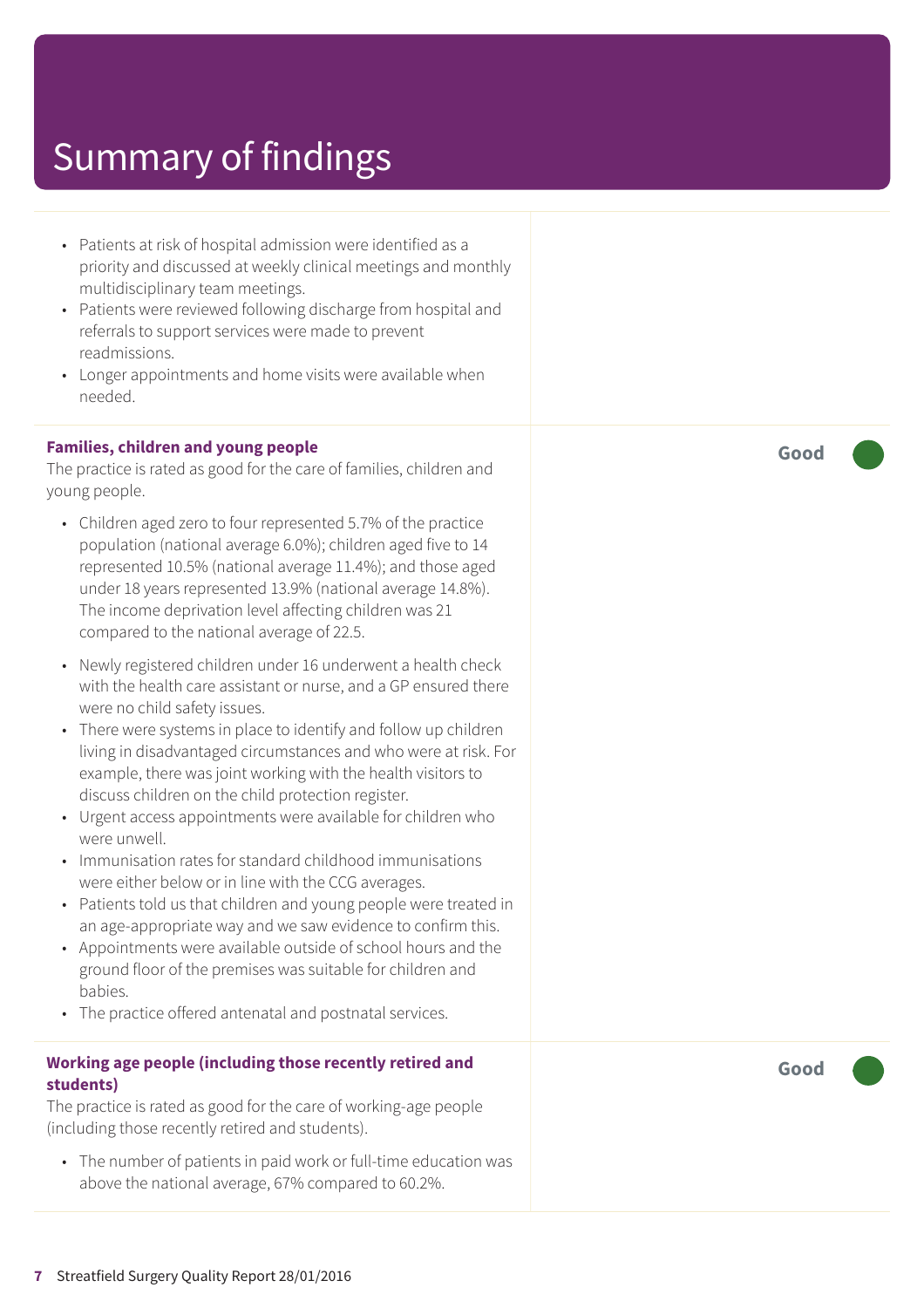- The needs of the working age population, those recently retired and students had been identified and the practice had adjusted the services it offered to ensure these were accessible, flexible and offered continuity of care.
- The practice had a website which offered facilities to book appointments and order repeat prescriptions online. Text messaging was used for confirming appointments and health promotion.
- Telephone consultations were offered for patients who could not attend the practice. Late appointments were available until 20:00 on Tuesday and Thursday. These were prioritised for working patients.
- There was a full range of health promotion and screening that reflected the needs for this age group, including NHS health checks for patients aged 40 to 74.
- The practice's uptake for the cervical screening programme was 88.8%, which was above the CCG and national averages of 77.4% and 81.8% respectively.

#### **People whose circumstances may make them vulnerable**

The practice is rated as good for the care of people whose circumstances may make them vulnerable.

- The practice held a register of patients living in vulnerable circumstances including housebound patients, carers, those with a learning disability, and patients receiving end of life care.
- It offered longer appointments for vulnerable patients who may need it. Housebound patients and those who could not access the practice were supported via home visits.
- The practice regularly worked with multi-disciplinary teams in the case management of vulnerable people.
- It had told vulnerable patients about how to access various support groups and voluntary organisations.
- Staff knew how to recognise signs of abuse in vulnerable adults and children. Staff were aware of their responsibilities regarding information sharing, documentation of safeguarding concerns and how to contact relevant agencies in normal working hours and out of hours.

#### **People experiencing poor mental health (including people with dementia)**

The practice is rated as good for the care of people experiencing poor mental health (including people with dementia).

• The practice held a register of patients of patients with dementia, depression, and poor mental health.

**Good –––**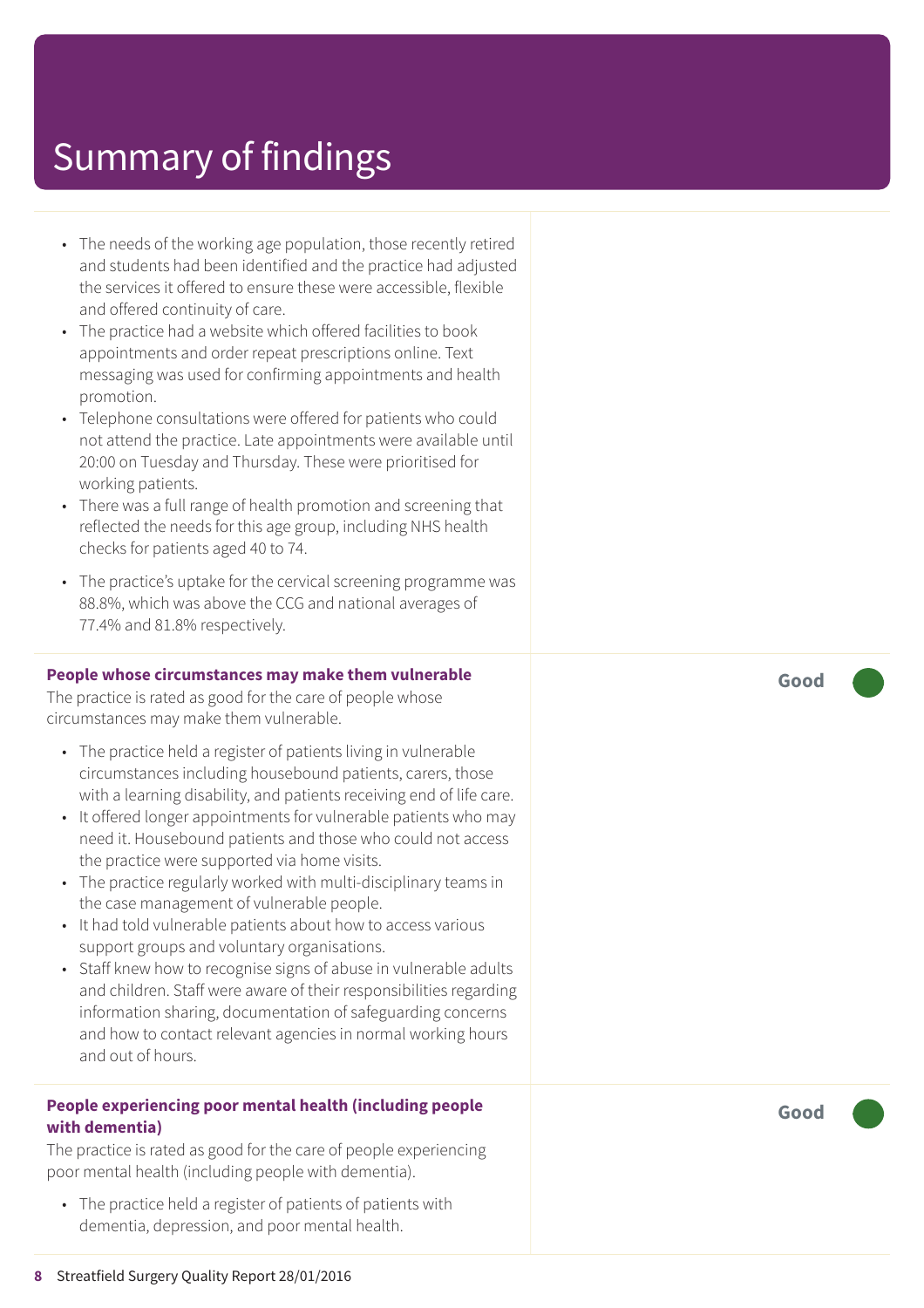- In 2014/15 performance for mental health related indicators was above the CCG and national averages (practice 100%; CCG 92.9%; national 92.8%).
- Nationally reported data showed that outcomes for patients which dementia was good. For example, the practice's performance for dementia related indicators was above the CCG and national averages (practice 100%; CCG 92.4%; national 94.5%). The practice carried out advance care planning for patients with dementia.
- The practice regularly worked with multi-disciplinary teams in the case management of people experiencing poor mental health.
- The practice had told patients experiencing poor mental health about how to access various support groups and voluntary organisations.
- Staff had a good understanding of how to support people with mental health needs and dementia.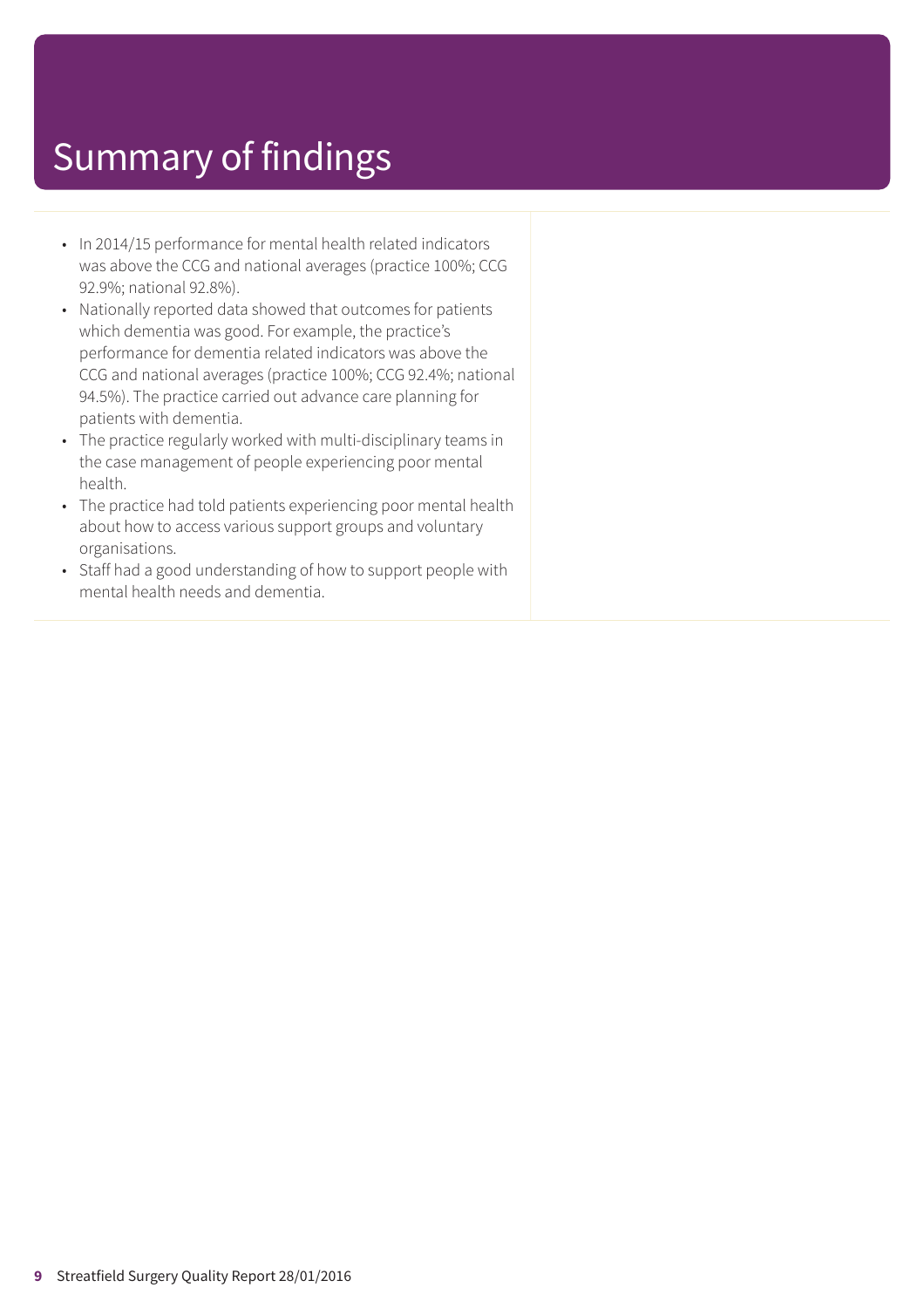### What people who use the service say

The national GP patient survey results published in 2015 showed the practice was performing in line with or above local and national averages. 299 survey forms were distributed and 102 were returned, representing 1.3% of the practice population.

• 83% found it easy to get through to this surgery by phone compared to a CCG average of 66% and a national average of 73%.

• 90% found the receptionists at this surgery helpful (CCG average 84%, national average 87%).

• 85% were able to get an appointment to see or speak to someone the last time they tried (CCG average 80%, national average 85%).

• 90% said the last appointment they got was convenient (CCG average 88%, national average 92%).

• 74% described their experience of making an appointment as good (CCG average 66%, national average 73%).

• 78% usually waited 15 minutes or less after their appointment time to be seen (CCG average 51%, national average 65%).

As part of our inspection we also asked for CQC comment cards to be completed by patients prior to our inspection. We received 31 comment cards which were all positive about the standard of care received. Patients said staff always treated them with dignity and respect, and they felt supported in making decisions about their care and treatment.

We spoke with eight patients and received feedback from three members of the patient participation group. All said that they were happy with the care they received and thought that staff were approachable, committed and caring.

### Areas for improvement

#### **Action the service MUST take to improve**

- Ensure electrical equipment for providing care or treatment is tested to confirm it is safe for use.
- Ensure the proper and safe management of refrigerated medicines, and have an audit trail of action taken when issues are identified.
- Ensure effective recruitment procedures and pre-employment checks are carried out for permanent and temporary staff, and that records pertaining to these individuals are kept.

#### **Action the service SHOULD take to improve**

- Maintain a record of decisions and actions arising from practice meetings.
- Review the latest infection control audit for accuracy.
- Review national guidance relating to annual basic life support training for non-clinical staff.
- Assess the risks of evacuating the property in the event of a fire.
- Formalise the induction process for new staff.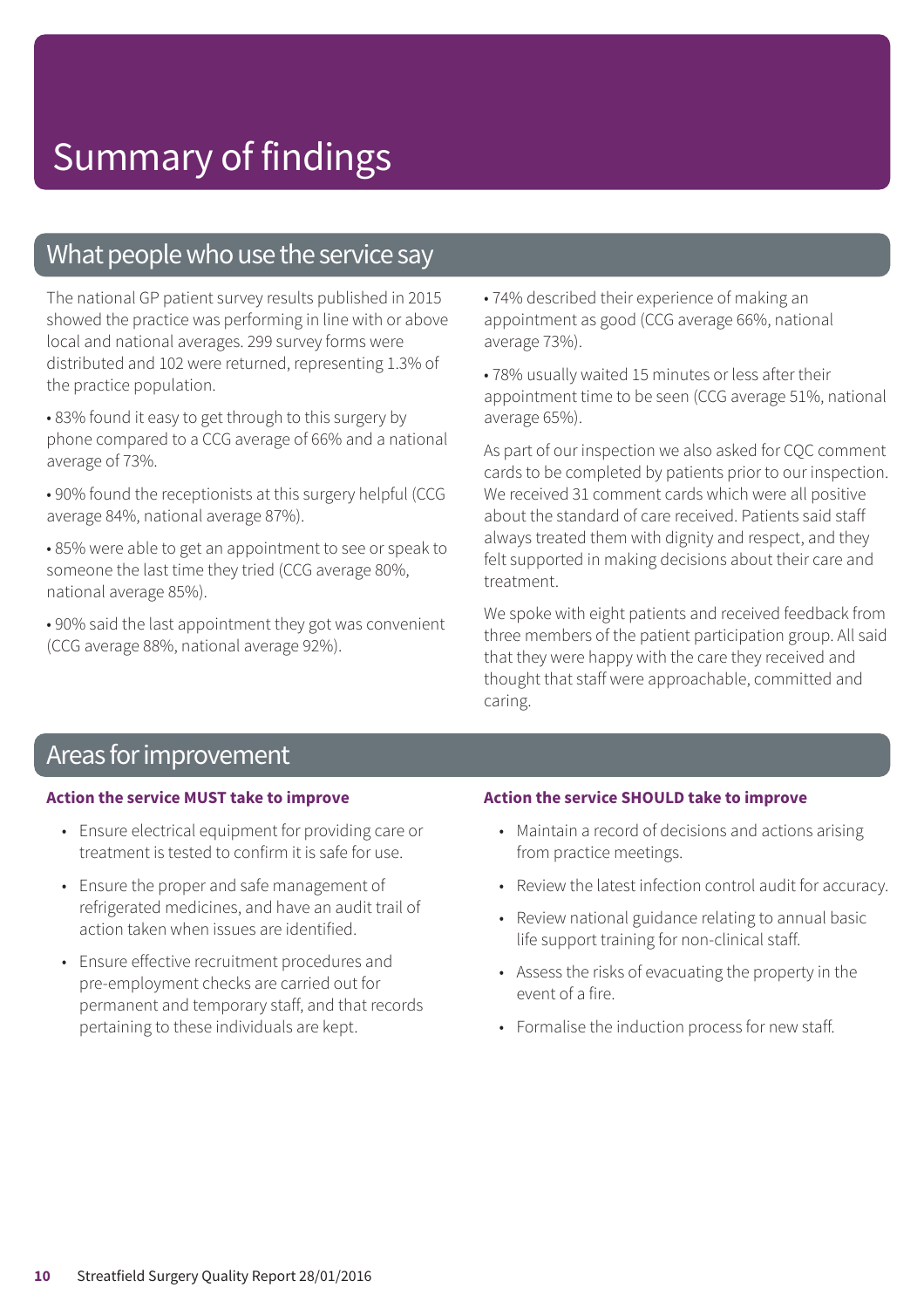

# Streatfield Surgery **Detailed findings**

### Our inspection team

#### **Our inspection team was led by:**

Our inspection team was led by a CQC Lead Inspector. The team included a GP specialist advisor, a practice manager specialist advisor, and a second CQC inspector.

### **Background to Streatfield Surgery**

Streatfield Surgery, also known as Streatfield Health Centre, provides GP led primary care services through a Personal Medical Services (PMS) contract to around 7,800 patients living in the surrounding areas Kenton. PMS is one of the three contracting routes that have been available to enable commissioning of primary medical services). The practice is part of NHS Harrow Clinical Commissioning Group (CCG).

The practice staff comprise of three GP partners (male); three salaried GPs (female); a nurse prescriber; a practice nurse; three health care assistants; a practice manager; and a team of receptionists/administrative staff. The practice is a training practice and currently has two GP registrars based there. The number of hours covered by the GPs equates to 4.4 whole time equivalent (WTE) staff, nursing staff is 1 WTE, and the health care assistants 2.55 WTE.

The practice is located in a converted residential property with five consulting/treatment rooms on the ground floor, and two consulting rooms on the first floor. The ground floor of the premises is accessible by wheelchair.

The practice is open every weekday between 08:00 to 18:30. Extended evening opening hours are available on Tuesday and Thursday 18:30 to 20:00 (the surgery phone lines are closed from 18:30 but the surgery remains open till 20:00). Appointments are offered between these times.

Appointments can be booked in advance over the telephone, online or in person. The practice opted 'out' of providing out-of-hours services to their patients. Outside of normal opening hours patients are directed to an out-of-hours GP or the NHS 111 service.

The number of patients aged zero to four (5.7%), aged five to 14 (10.5%) and under 18 (13.9%) is similar to the national averages (6.0%, 11.4% and 14.8% respectively). Patients aged 65+ represent 17.7% of the practice population, patients aged 75+ represent 7.9%, and patients aged 85+ represent 2.1% (national averages are 16.7%, 7.6% and 2.2% respectively).

The percentage of people with a long standing health condition (54.2%) is similar to the national average (54%), and the percentage of people with health related problems in daily life (38.8%) is below the national average (48.8%). The average life expectancy for the CCG area is 82 years for males and 86 for females (national averages 79 and 83 respectively).

The service is registered with the Care Quality Commission to provide the regulated activities of diagnostic and screening procedures; treatment of disease, disorder and injury; maternity and midwifery services; and surgical procedures.

### Why we carried out this inspection

We carried out a comprehensive inspection of this service under Section 60 of the Health and Social Care Act 2008 as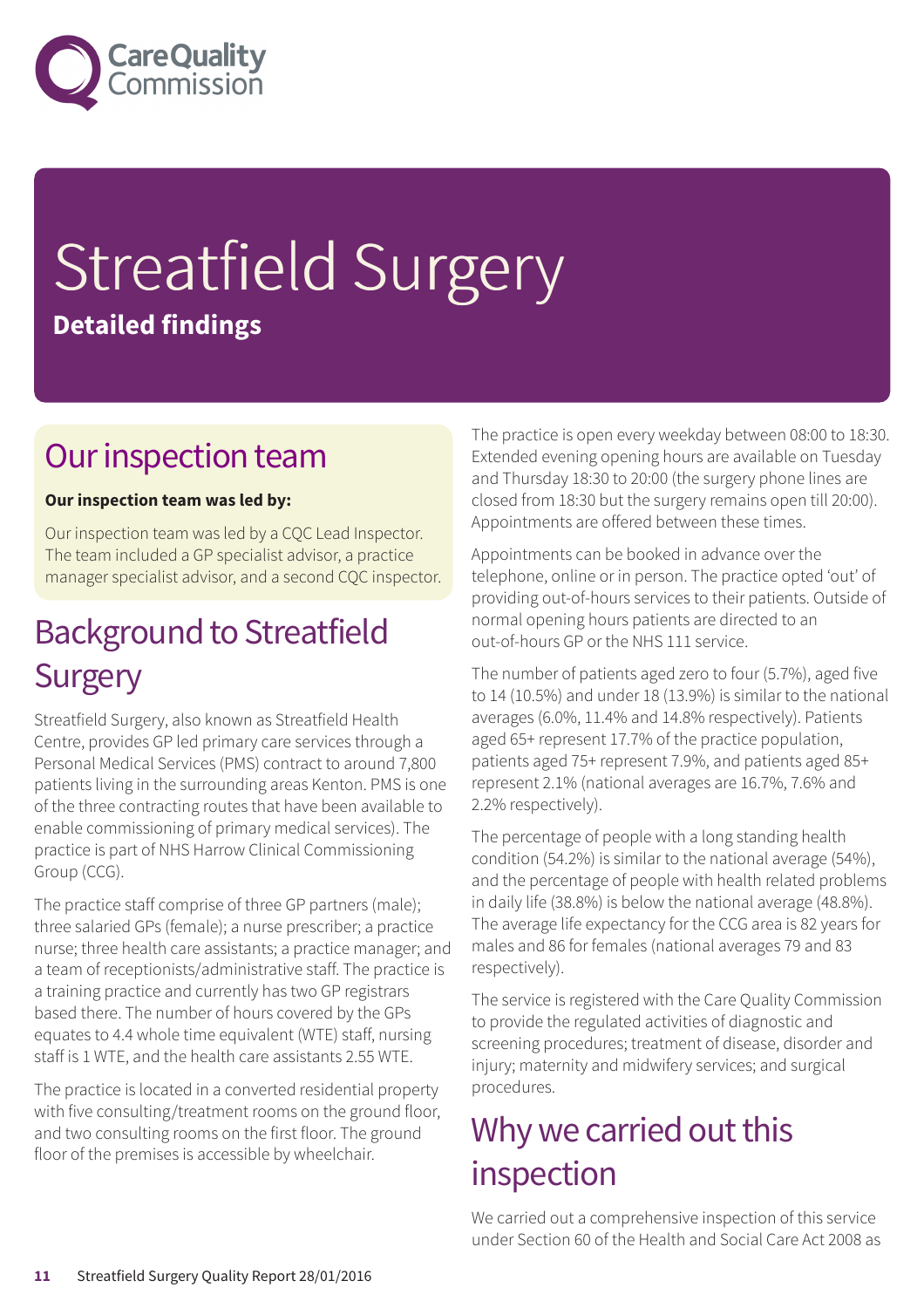# Detailed findings

part of our regulatory functions. The inspection was planned to check whether the provider is meeting the legal requirements and regulations associated with the Health and Social Care Act 2008, to look at the overall quality of the service, and to provide a rating for the service under the Care Act 2014.

### How we carried out this inspection

Before visiting, we reviewed a range of information that we hold about the practice and asked other organisations to share what they knew. We carried out an announced visit on 18 November 2015. During our visit we:

- Spoke with a range of staff including: the three GP partners; a GP registrar; two health care assistants; the practice manager; and three receptionists / administrators.
- Spoke with eight patients who used the service.
- Received feedback from three members of the patient participation group.
- Observed how people were being cared for and talked with carers and/or family members.
- Reviewed the personal care or treatment records of patients.

• Reviewed 31 comment cards where patients and members of the public shared their views and experiences of the service.

To get to the heart of patients' experiences of care and treatment, we always ask the following five questions:

- Is it safe?
- Is it effective?
- Is it caring?
- Is it responsive to people's needs?
- Is it well-led?

We also looked at how well services are provided for specific groups of people and what good care looks like for them. The population groups are:

- Older people
- People with long-term conditions
- Families, children and young people
- Working age people (including those recently retired and students)
- People whose circumstances may make them vulnerable
- People experiencing poor mental health (including people with dementia)

Please note that when referring to information throughout this report, for example any reference to the Quality and Outcomes Framework data, this relates to the most recent information available to the CQC at that time.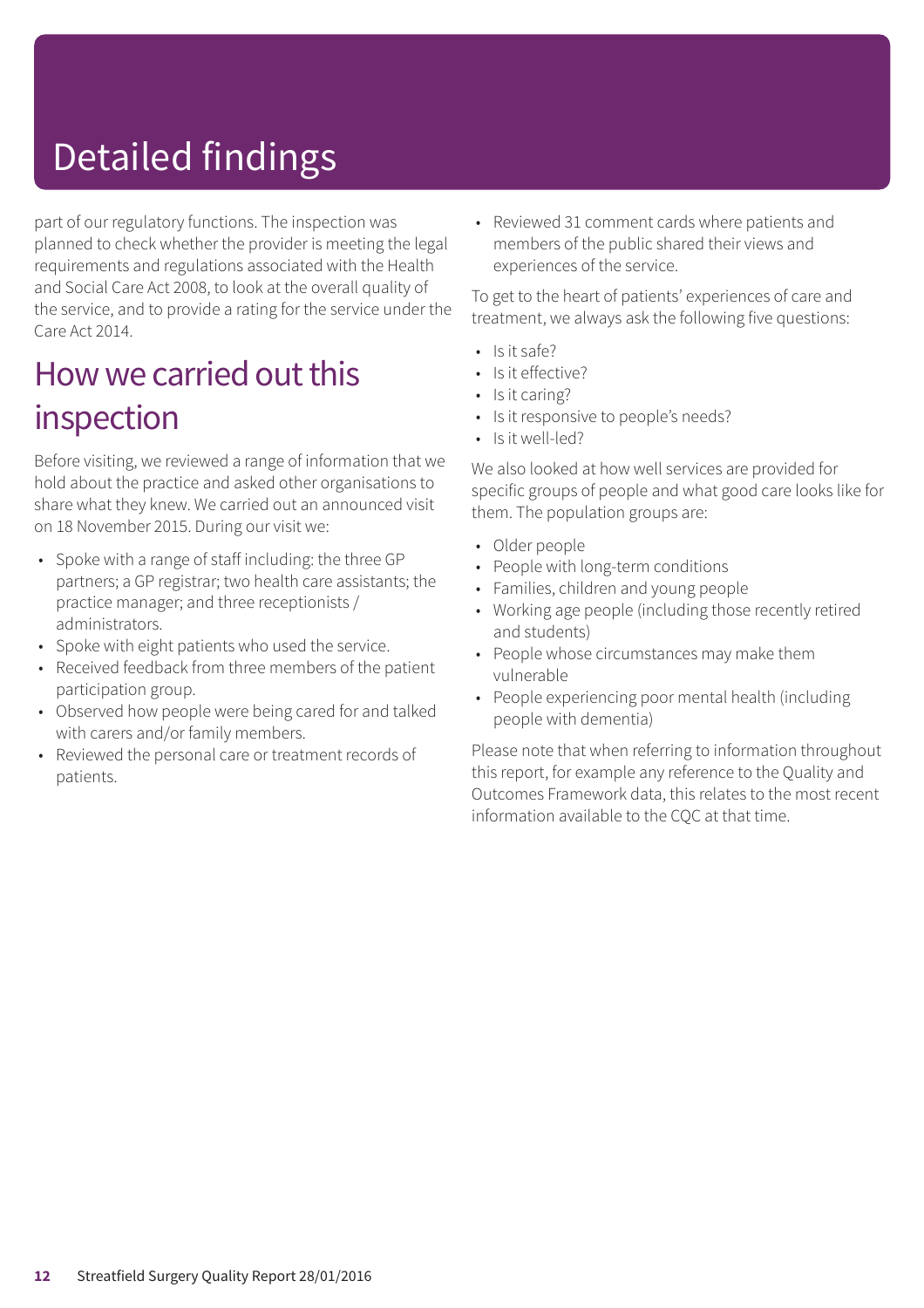# Are services safe?

### **Our findings**

#### **Safe track record and learning**

There was a system in place for reporting and recording significant events.

- Staff told us they would inform the practice manager of any incidents and there was also a recording form available on the practice's computer system.
- The practice carried out a thorough analysis of the significant events.

We were told safety records and incidents were discussed at practice meetings however meetings were not consistently minuted for us to confirm this. Lessons were shared to make sure action was taken to improve safety in the practice and staff were able to recall recent significant events and incidents. For example, a letter sent electronically to a GP had not been actioned as the GP was on leave. As a result of this incident the practice now ensured that out-of-office replies were sent when GPs were on leave and other staff are aware of GPs' availability.

When there were unintended or unexpected safety incidents, people received reasonable support, truthful information, a verbal or written apology and were told about any actions to improve processes to prevent the same thing happening again. Safety alerts were received by the GP partners and cascaded to relevant staff.

#### **Overview of safety systems and processes**

The practice had some systems, processes and practices in place to keep people safe and safeguarded from abuse, which included:

• Arrangements were in place to safeguard children and vulnerable adults from abuse that reflected relevant legislation and local requirements and policies were accessible to all staff. The policies clearly outlined who to contact for further guidance if staff had concerns about a patient's welfare. There was a lead member of staff for safeguarding. The GPs attended safeguarding meetings when possible and always provided reports where necessary for other agencies. Staff demonstrated they understood their responsibilities and all had received training relevant to their role. GPs were trained to Safeguarding level 3.

- A chaperone policy was in place, and notices were displayed on consultation / treatment room doors advising patients that this service was available. All staff who acted as chaperones were trained for the role and had received a disclosure and barring service check (DBS check). (DBS checks identify whether a person has a criminal record or is on an official list of people barred from working in roles where they may have contact with children or adults who may be vulnerable).
- The practice maintained appropriate standards of cleanliness and hygiene. We observed the premises to be clean and tidy. There was an infection control clinical lead who kept up to date with best practice. There was an infection control protocol in place and staff had received up to date training. Annual infection control audits were undertaken and we saw evidence that action was taken to address any improvements identified as a result. For example, a light which was not protected from contamination had been replaced and pillows in consulting rooms had been removed. However, we noted the latest audit from January 2015 stated the practice were complying with furniture made of washable materials but we observed this was not the case with some chairs in the waiting room and consulting rooms. There were cleaning logs and schedules in place, although we found that the weekly log had not been completed by the cleaners since June 2015.
- There were arrangements for managing medicines, including emergency drugs and vaccinations, in the practice (including obtaining, prescribing, handling, storing and security). The practice carried out regular medicines audits, with the support of the local CCG pharmacy teams, to ensure prescribing was in line with best practice guidelines for safe prescribing. Prescription pads were securely stored and there were systems in place to monitor their use. Patient Group Directions had been adopted by the practice to allow nurses to administer medicines in line with legislation. The practice had a system for production of Patient Specific Directions to enable Health Care Assistants to administer vaccinations.
- We found improvements in the monitoring and recording of fridge temperatures was required. The practice used a digital device which recorded fridge temperatures daily, however the information was only downloaded from the device and viewed on a monthly basis. We were told the temperatures were checked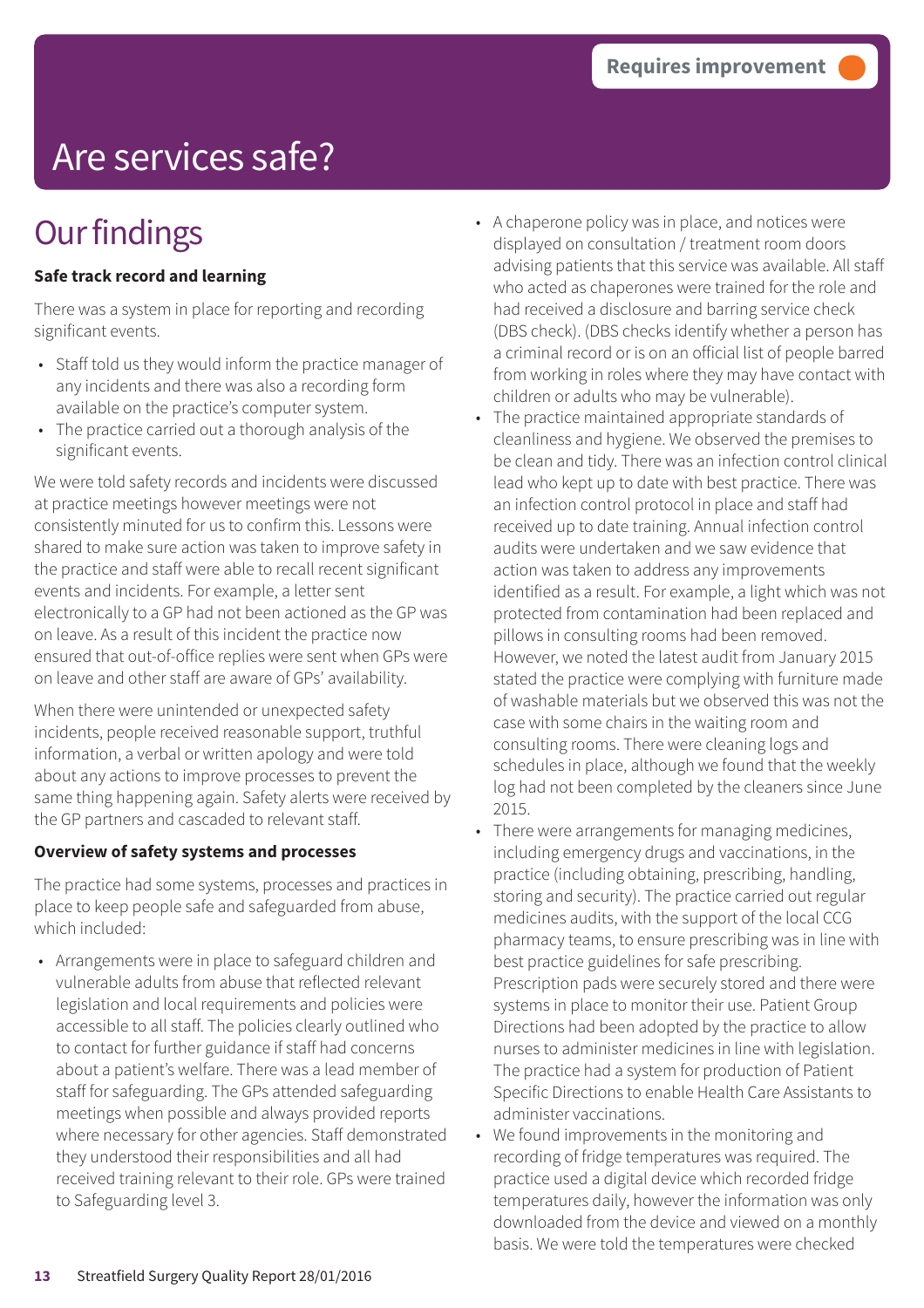### Are services safe?

daily by the health care assistants, however these were not logged. We reviewed historic temperatures recorded by the digital device and found the practice had not explained instances when fridge temperatures were outside of the recommended range. The practice manager told us that medicines were always checked if fridge temperatures were out of range, however the practice had not recorded details of previous incidents where this had occurred.

The practice used a generic recruitment policy which did not set out the standards for pre-employment checks. The practice manager discussed the recruitment process and the documents that were requested from new employees, however there was no written evidence to confirm these documents had been received. We reviewed four personnel files and found there were inconsistencies with recruitment checks undertaken prior to employment. For example, there were no references for a salaried GP, three files did not include proof of identification, there was no record of checks with the relevant professional body for a GP, and there was no evidence of occupational health status for a GP and a nurse. The practice manager informed us that verbal references had been obtained for clinical staff, however there were no records to confirm this. We also noted that the practice had not undertaken checks through the disclosure and barring service for three GP partners and two salaried GPs, although checks had been carried out for all other clinical and non-clinical staff. The practice were under the assumption that as GPs were on the performer's list they did not require DBS checks, however there was no evidence that the practice had sought appropriate assurances from NHS England that a check had been undertaken. We also noted that the practice had not undertaken all the relevant pre-employment checks for a locum nurse, although checks had been undertaken for locum GPs.

#### **Monitoring risks to patients**

Most risks to patients were assessed and well managed.

• There were procedures in place for monitoring and managing risks to patient and staff safety. There was a health and safety policy available and staff had received training. The practice had up to date fire risk assessments. We were told the fire alarm was tested regularly although the practice did not keep records of this. The practice manager told us that the practice had yet to carry out a fire drill. Clinical equipment was checked to ensure it was working properly, however electrical equipment had not been checked to ensure the equipment was safe to use. The practice had other risk assessments in place to monitor safety of the premises including infection control and legionella.

• Arrangements were in place for planning and monitoring the number of staff and mix of staff needed to meet patients' needs. There was a rota system in place for administrative staff, and locum clinical staff were used to ensure that enough staff were on duty.

#### **Arrangements to deal with emergencies and major incidents**

The practice had adequate arrangements in place to respond to emergencies and major incidents.

- There was an instant messaging system on the computers in all the consultation and treatment rooms which alerted staff to any emergency.
- Clinical staff received annual basic life support training and non-clinical staff received training every three years.
- Emergency equipment was available including access to medical oxygen and an automated external defibrillator (AED) which is used in cardiac emergencies. Equipment was checked on a weekly basis and there were records to confirm this.
- Emergency medicines were easily accessible to staff in a secure area of the practice and all staff knew of their location. All the medicines we checked were in date and fit for use.
- The practice had a comprehensive business continuity plan in place for major incidents such as power failure or building damage. The plan included emergency contact numbers for staff. We were told that the business continuity plan had been used during a recent incident that affected phone access to the practice.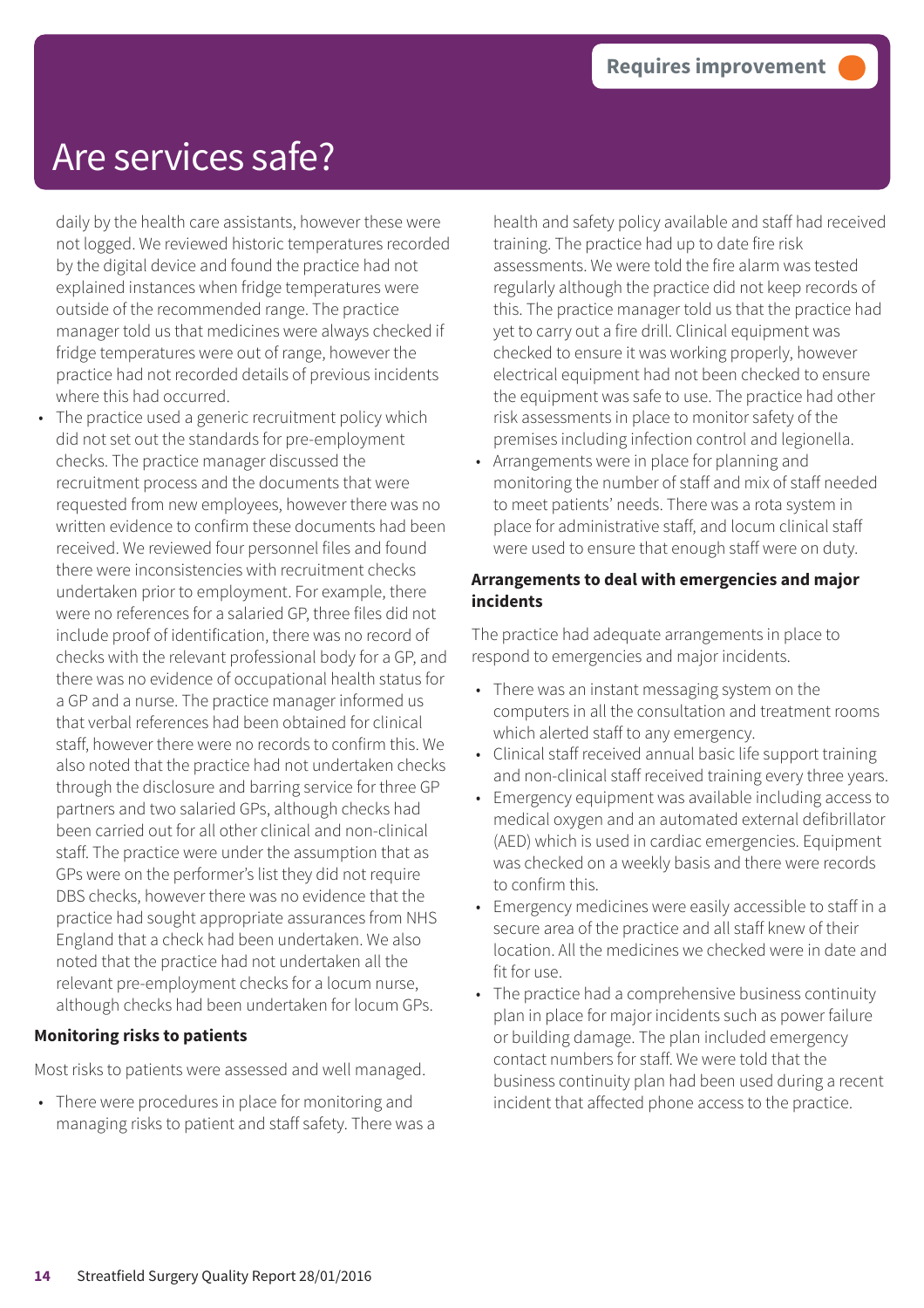### Are services effective?

(for example, treatment is effective)

### **Our findings**

#### **Effective needs assessment**

The practice assessed needs and delivered care in line with relevant and current evidence based guidance and standards, including National Institute for Health and Care Excellence (NICE) best practice guidelines.

- The practice had systems in place to keep all clinical staff up to date. Staff had access to guidelines from NICE and used this information to deliver care and treatment that met peoples' needs.
- Clinical staff told us they attended monthly educational meetings where national and local guidelines were monitored and discussed. Learning was then shared with the practice team.

#### **Management, monitoring and improving outcomes for people**

The practice used the information collected for the Quality and Outcomes Framework (QOF) and performance against national screening programmes to monitor outcomes for patients. (QOF is a system intended to improve the quality of general practice and reward good practice). The most recent published results were 96.6% of the total number of points available, with 5.1% exception reporting. (Exception reporting is the removal of patients from QOF calculations where, for example, the patients are unable to attend a review meeting or certain medicines cannot be prescribed because of side effects). The practice's performance was above the clinical commission group (CCG) average of 92.8% and the national average of 93.5%. Data from 2014/ 15 showed;

- Performance for diabetes related indicators was similar to the CCG average and below the national average (practice 86%; CCG 86.7%; national 89.2%). Examples of the practice's performance included patients with diabetes who had a blood pressure reading in the preceding 12 months of 150/90 mmHg or less (practice 88.4%, CCG 89.9%, national 91.4%); and patients with diabetes with a record of a foot examination and risk classification within the last 12 months (practice 94.1%, CCG 86.3%, national 88.3%).
- Performance for hypertension related indicators was above the CCG and national averages (practice 100%; CCG 95.8%; national 97.8%). Examples of the practice's

performance included patients with hypertension who had a blood pressure reading in the preceding nine months of 150/90 mmHg or less (practice 85.3%, CCG 82.3%, national 83.6%).

- Performance for mental health related indicators was above the CCG and national averages (practice 100%; CCG 92.9%; national 92.8%). Examples of the practice's performance included patients with schizophrenia, bipolar affective disorder and other psychoses, who had a comprehensive care plan documented (practice 92.9%, CCG 91.3%, national 88.3%); and patients with schizophrenia, bipolar affective disorder and other psychoses, who have a record of alcohol consumption in the preceding 12 months (practice 93%, CCG 90.4%, national 89.5%).
- Performance for dementia related indicators was above the CCG and national averages (practice 100%; CCG 92.4%; national 94.5%). Examples of the practice's performance included patients diagnosed with dementia whose care had been reviewed in a face-to-face review in the preceding 12 months (practice 84.6%, CCG 86.8%, national 84%); and patients who received the recommended blood tests after entering on to the dementia register (practice 100%, CCG 81.7%, national 81.5%).

Clinical audits demonstrated quality improvement.

• There had been three clinical audits carried out in the last year, two of these were completed audits where the improvements made were implemented and monitored. We reviewed an audit which looked at patients with epilepsy, to ensure they were being prescribed medicines in line with national guidance. The initial audit was carried out in January 2015 and a re-audit took place in November 2015. The initial audit identified 22% of patients who were not on the appropriate medication. The practice took action by reviewing patients to change their medication where appropriate, circulating the guidance to all GPs, ensuring repeat prescriptions were reviewed against the guidance, and discussing the guidance and practice protocols at a clinical meeting. The re-audit showed that all patients were taking medicines in line with national guidance.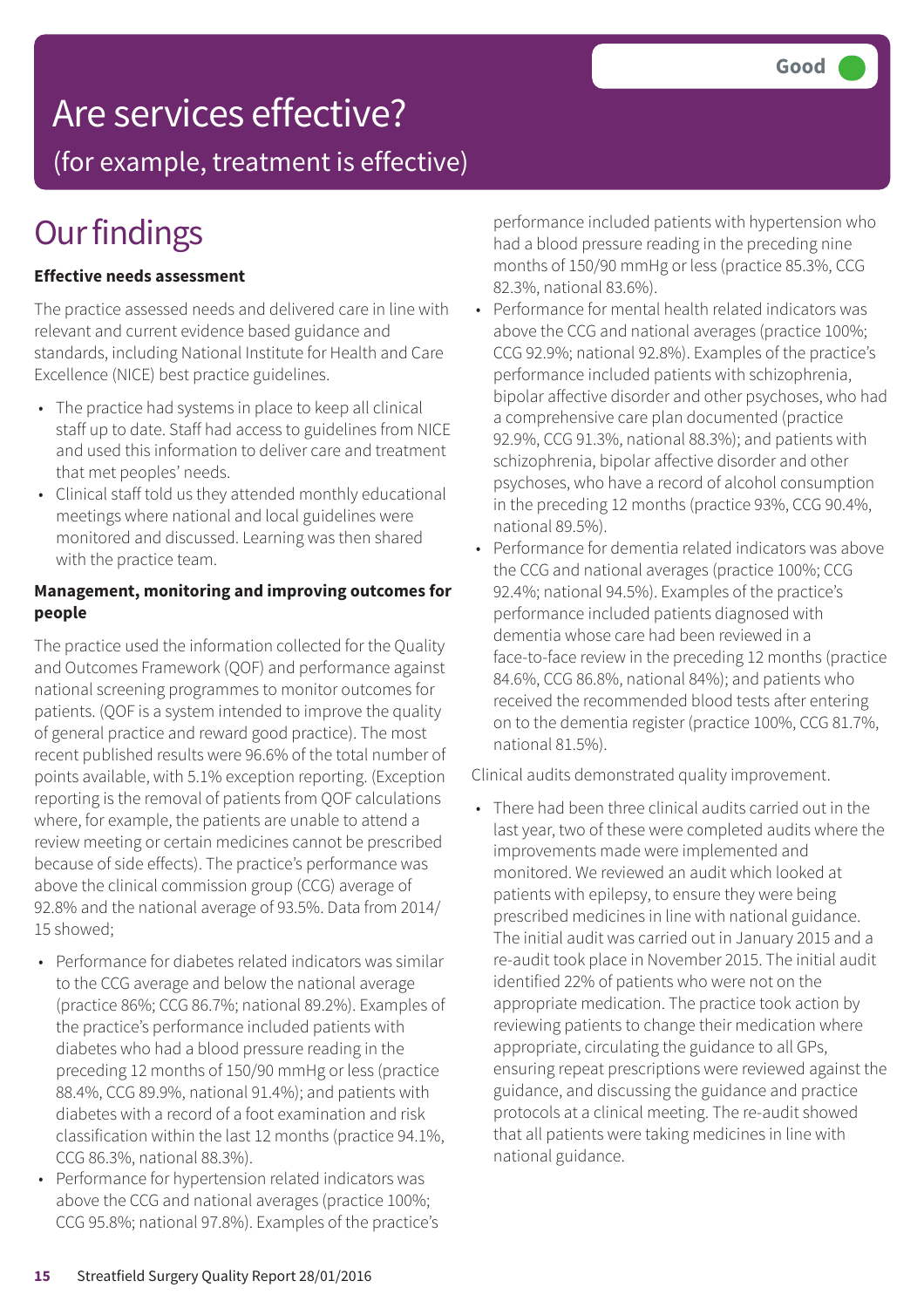# Are services effective?

### (for example, treatment is effective)

• The practice participated in applicable local audits, national benchmarking, accreditation, peer review and research. For example, we saw evidence that the practice were adhering to guidance for prescribing and referrals.

#### **Effective staffing**

Staff had the skills, knowledge and experience to deliver effective care and treatment.

- The practice was a GP training practice and there was a structured induction programme for GP trainees that involved tutorials, shadowing staff and clinical supervision. New staff received a welcome pack which included information on reporting accidents, the location of emergency medicines and equipment, fire safety, and the facilities of the premises. However, there was no formal induction process for newly employed staff. The practice manager told us that new staff were given information on topics such confidentiality, infection control, health and safety, however there was no written record of this.
- The learning needs of staff were identified through a system of appraisals, meetings and reviews of practice development needs. Staff had access to appropriate training to meet these learning needs and to cover the scope of their work. This included training in the following areas: safeguarding children and adults, fire safety, basic life support, chaperone training and information governance awareness.
- Staff received ongoing support during sessions, one-to-one meetings, appraisals, mentoring, clinical supervision and facilitation and support for the revalidation of doctors. All staff had received an appraisal within the last 12 months.

#### **Coordinating patient care and information sharing**

The information needed to plan and deliver care and treatment was available to relevant staff in a timely and accessible way through the practice's patient record system and their intranet system.

- This included care and risk assessments, care plans, medical records and investigation and test results. Information such as NHS patient information leaflets were also available.
- The practice received blood test results, X ray results, and letters from the local hospital including discharge

summaries, out-of-hours GP services and the 111 service electronically, by post or by fax. Out-of-hours reports, 111 reports and urgent pathology results or letters were seen and actioned within 48 hours. The GP who saw these documents and results was responsible for the action required.

• The practice shared relevant information with other services in a timely way, for example when referring patients to other services.

Staff worked together and with other health and social care services to understand and meet the range and complexity of patients' needs and to assess and plan ongoing care and treatment. This included when patients moved between services, including when they were referred, or after they were discharged from hospital. We saw evidence that multi-disciplinary team meetings took place on a monthly basis and that care plans were routinely reviewed and updated.

#### **Consent to care and treatment**

Staff sought patients' consent to care and treatment in line with legislation and guidance.

- Staff understood the relevant consent and decision-making requirements of legislation and guidance, including the Mental Capacity Act 2005.
- When providing care and treatment for children and young people, staff carried out assessments of capacity to consent in line with relevant guidance. We saw that policies and guidelines were available on the practice intranet for staff to access.
- We noted that verbal consent was obtained for treatments such as cryotherapy. During our visit the GPs told us they would now obtain written consent for this procedure, and we were shown a consent form which would be used. This included details of the procedure and informed the patient of the risks.
- Where a patient's mental capacity to consent to care or treatment was unclear, the GP or practice nurse assessed the patient's capacity and recorded the outcome of the assessment.

#### **Health promotion and prevention**

The practice identified patients who may be in need of extra support.

• These included patients in the last 12 months of their lives, carers, those at risk of developing a long-term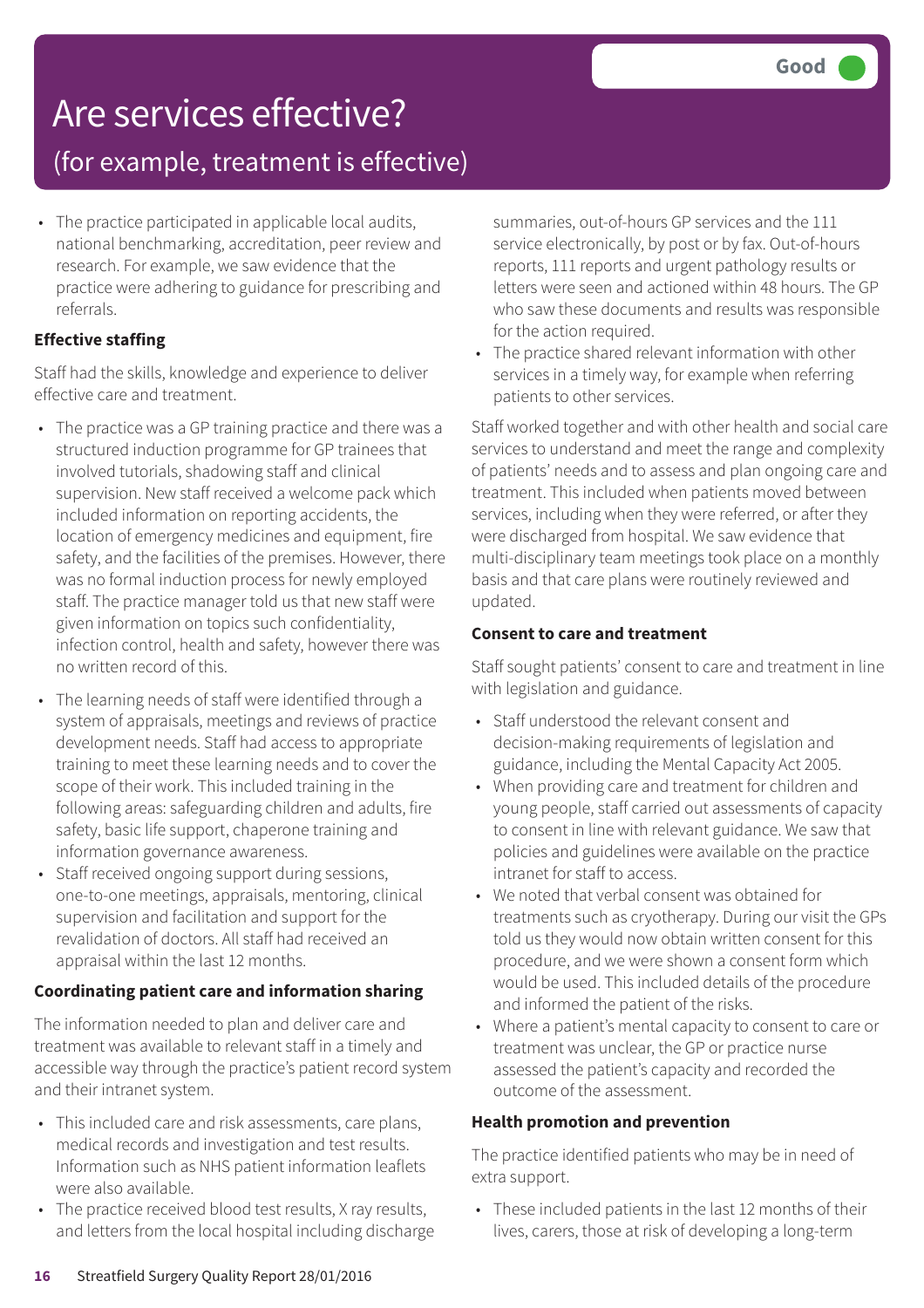### Are services effective? (for example, treatment is effective)

condition and those requiring advice on their diet, smoking and alcohol cessation. Patients were then signposted to the relevant service. For example, patients who smoked were given smoking cessation advice from the GPs, information leaflets, and could be referred to local pharmacies for further smoking cessation advice and support.

• Patients with an elevated body mass index (BMI) were opportunistically monitored and given dietary advice, referred to an in-house dietician or referred for exercise on prescription at local health centre.

The practice's uptake for the cervical screening programme was 88.8%, which was above the CCG and national averages of 77.4% and 81.8% respectively. The practice encouraged its patients to attend national screening programmes for bowel and breast cancer screening. Practice data showed that 85% of eligible patients had received a mammogram in the last 12 months and 95% of eligible patients had undergone bowel screening in the last 12 months.

Childhood immunisation rates for the vaccinations given were either below or in line with the CCG averages. For example, childhood immunisation rates for the

vaccinations given to under two year olds ranged from 45.9% to 77% (CCG 53.6% to 80.4%), and five year olds from 63.9% to 86.1% (CCG 60% to 85.2%). A senior administrator monitored and followed up children who had not attended for their vaccinations. Flu vaccination rates for the over 65s were 70.3%, and at risk groups 56.5%. These were similar to the national averages (73.2% and 52.3% respectively). The practice were trying to improve flu vaccination rates and had trained three health care assistants who were now able to administer the flu vaccine.

Patients had access to appropriate health assessments and checks. These included new patient health checks, and NHS health checks for people aged 40–74. Data showed that 31% of eligible patients had received an NHS health check. Appropriate follow-ups on the outcomes of health assessments and checks were made where abnormalities or risk factors were identified, and patients were directed to a GP depending on the issues identified. A blood pressure pod was also available in the waiting room and patients were encouraged to take their blood pressure before seeing the doctor. Instructions on how to use the machine and print results were provided.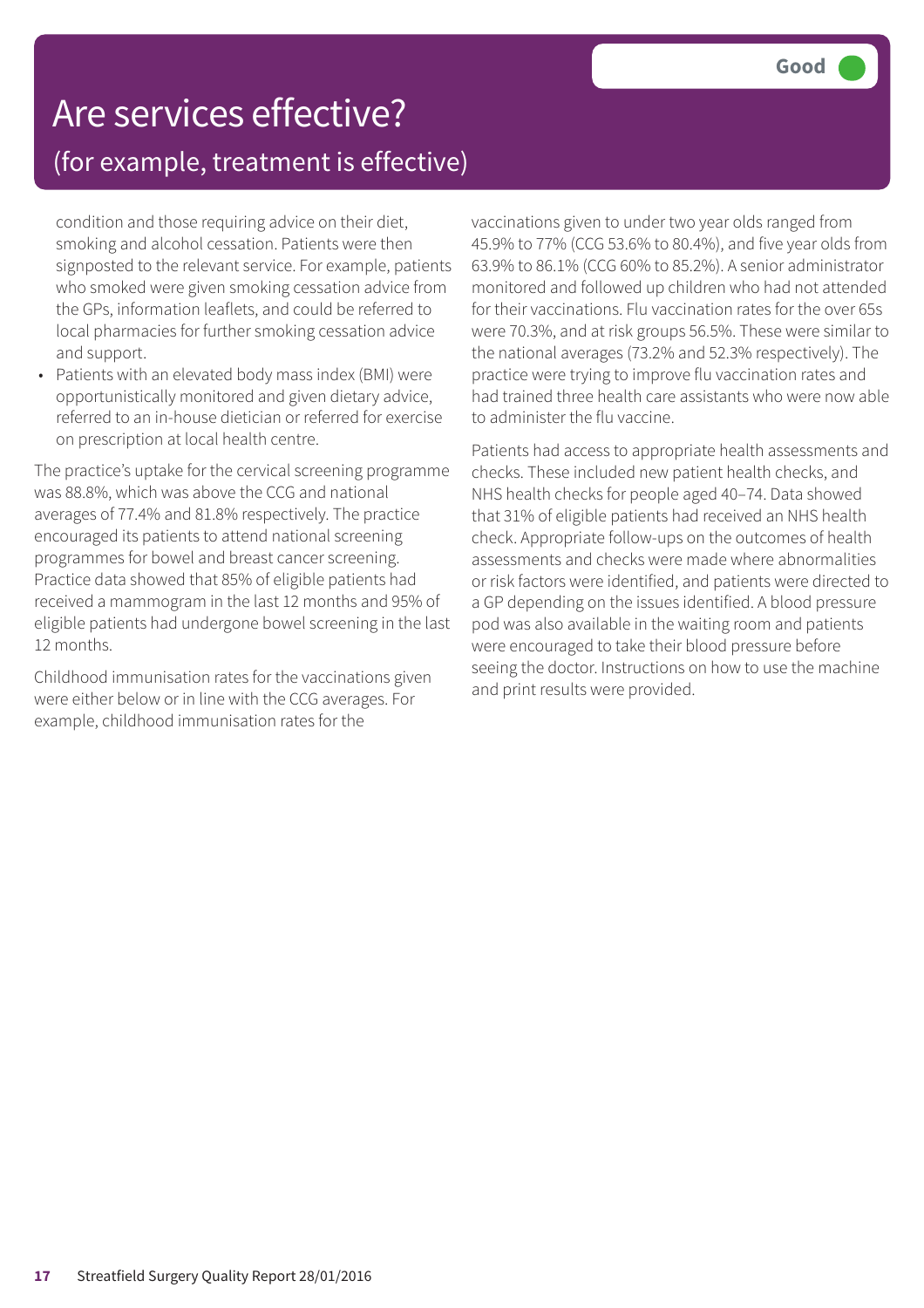# Are services caring?

### **Our findings**

#### **Respect, dignity, compassion and empathy**

We observed that members of staff were courteous and helpful to patients both attending at the reception desk and on the telephone and that people were treated with dignity and respect.

- Curtains were provided in consulting rooms to maintain patients' privacy and dignity during examinations, investigations and treatments.
- We noted that consultation and treatment room doors were closed during consultations and that conversations taking place in these rooms could not be overheard.
- Reception staff knew when patients wanted to discuss sensitive issues or appeared distressed they could offer them a private room to discuss their needs.

The eight patients and three members of the patient participation group (PPG) provided positive feedback about the service experienced. Patients said they felt the practice offered a good service and clinical staff were helpful, caring and treated them with dignity and respect. The 31 comment cards we reviewed highlighted that staff responded compassionately when they needed help and provided support when required.

Results from the national GP patient survey 2015 showed patients rated the practice similar to the local and national averages when asked questions about how they were treated, and if this was with compassion, dignity and respect. For example:

- 85% said the GP was good at listening to them compared to the CCG average of 86% and national average of 89%.
- 82% said the GP gave them enough time compared to the CCG average of 83% and national average of 87%.
- 94% said they had confidence and trust in the last GP they saw compared to the CCG average of 95% and national average of 95%.
- 83% said the last GP they spoke to was good at treating them with care and concern compared to the CCG average of 81% and national average of 85%.
- 80% said the last nurse they spoke to was good at treating them with care and concern compared to the CCG average of 84% and national average of 90%.

• 90% said they found the receptionists at the practice helpful compared to the CCG average of 84% and national average of 87%.

#### **Care planning and involvement in decisions about care and treatment**

Patients told us that they felt involved in decision making about the care and treatment they received. They also told us they felt listened to and supported by staff and had sufficient time during consultations to make an informed decision about the choice of treatment available to them. Patient feedback on the comment cards we received was also positive and aligned with these views.

Results from the national GP patient survey showed patients responded positively to questions about their involvement in planning and making decisions about their care and treatment. Results were in line with local and national averages. For example:

- 84% said the last GP they saw was good at explaining tests and treatments compared to the CCG average of 83% and national average of 86%.
- 77% said the last GP they saw was good at involving them in decisions about their care compared to the CCG average of 77% and national average of 81%.

Translation services were available for patients who did not have English as a first language. There were notices informing patients this service was available and this information was displayed in different languages. The electronic check-in system also had options for patients to view the information in a variety of languages.

#### **Patient and carer support to cope emotionally with care and treatment**

The percentage of patients with a caring responsibility was similar to the national average, 21% compared to 18.2%. The practice's computer system alerted GPs if a patient was also a carer and they were supported. For example, carers were offered the flu vaccination, health checks and referral to support services. There was a carer's protocol and information was available in the waiting area to ensure carers understood the various avenues of support available to them.

We were told that if a patient had passed away their records were updated immediately. Staff told us that if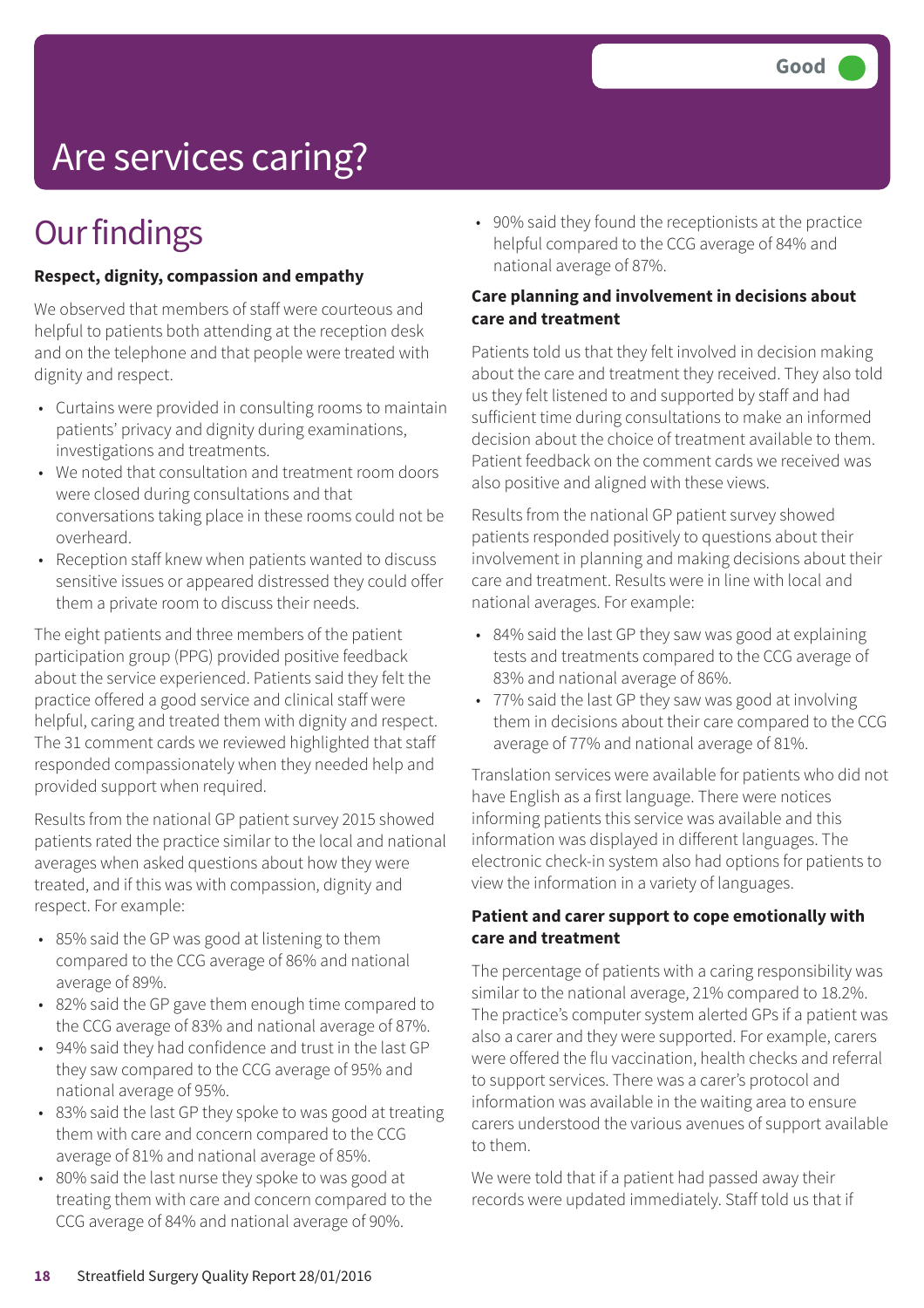### Are services caring?

families had suffered a bereavement, a GP would contact them to provide support and offer advice on services available to them. For example, patients could be referred to a bereavement counselling service.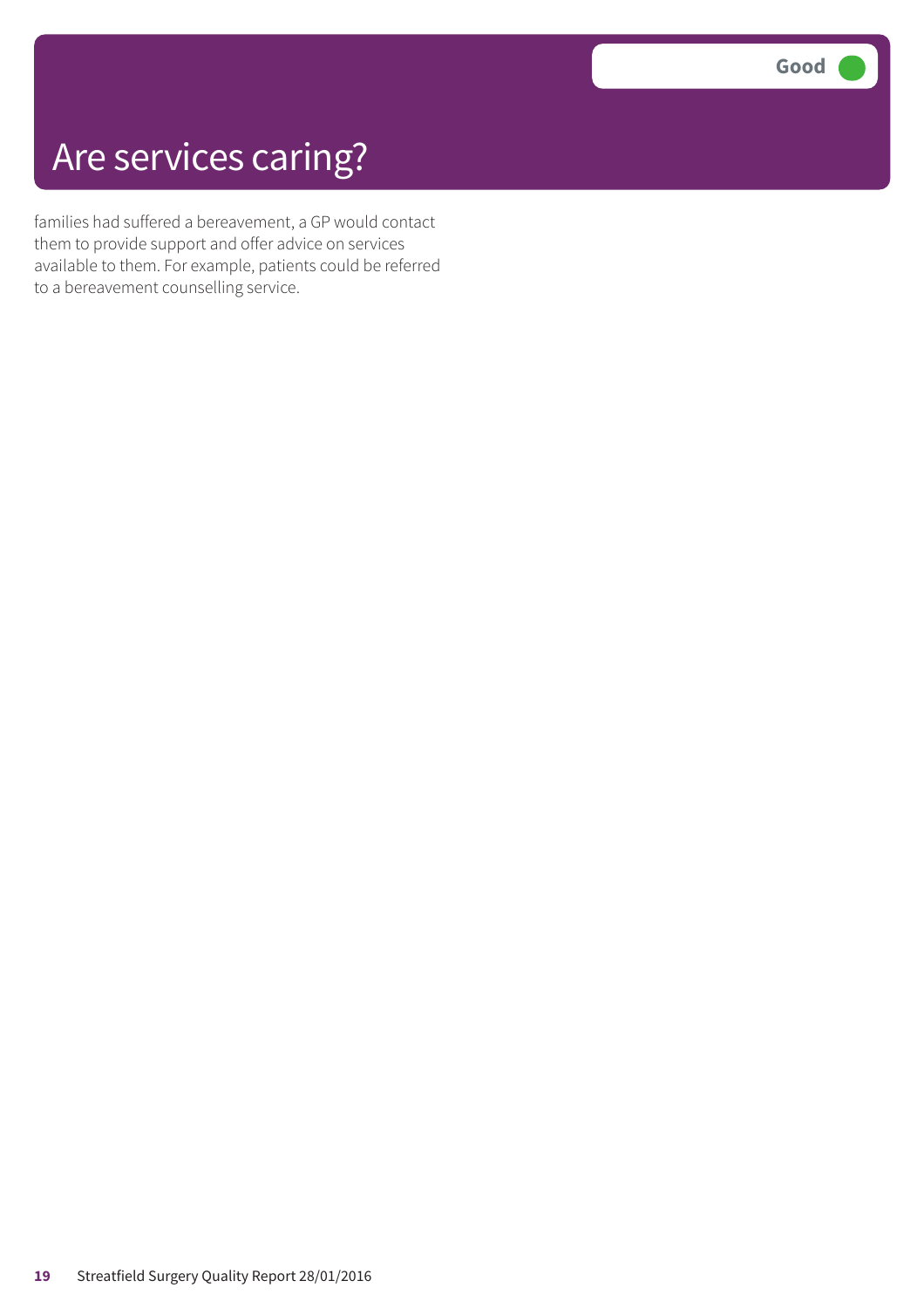### Are services responsive to people's needs? (for example, to feedback?)

# **Our findings**

#### **Responding to and meeting people's needs**

The practice reviewed the needs of its local population and engaged with the Clinical Commissioning Group (CCG) to secure improvements to services where these were identified. For example, the practice did not have a health visitor attached to the practice for 18 months. They wrote to the safeguarding lead for the local area and now have a named health visitor who attends multidisciplinary team meetings to discuss vulnerable children. The practice also secured funding to train three members of staff as health care assistants to assist with the in-house phlebotomy service.

Services were planned and delivered to take into account the needs of different patient groups and to help provide flexibility, choice and continuity of care. For example;

- The practice offered extended opening hours on Tuesday and Thursday evening from 18:30 to 20:00 for working patients who could not attend during normal opening hours.
- Longer appointments were available for vulnerable patients, those with multiple conditions, and for patients with learning difficulties.
- Home visits were available for older patients, those who were housebound, and patients who would benefit from these.
- Urgent appointments were available the same day for emergencies cases.
- Translation services were available. The electronic check-in system had options for patients to view the information in a variety of languages.
- Patients could access a male or female GP.
- Staff told us they tried to be flexible by avoiding booking appointments at busy times for people experiencing poor mental health or who may find this stressful.
- A hearing loop and accessible toilets were available.

#### **Access to the service**

The practice was located in a converted residential property with five consulting/treatment rooms on the ground floor, and two consulting rooms on the first floor. The ground floor of the premises was accessible by wheelchair.

The practice was open every weekday between 08:00 to 18:30. Extended evening opening hours were available on Tuesday and Thursday 18:30 to 20:00 (the surgery phone lines were closed from 18:30 but the surgery remained open till 20:00). Appointments were offered between these times, and could be booked over the telephone, online or in person. We were told that 20% of appointments were made available up to 14 days in advance, 20% available seven days in advance, and the remaining 60% could be booked on the day. The practice opted 'out' of providing out-of-hours services to their patients. Outside of normal opening hours patients were directed to an out-of-hours GP or the NHS 111 service.

Results from the national GP patient survey 2015 showed that patients' satisfaction with how they could access care and treatment was above the local and national averages.

- 84% of patients were satisfied with the practice's opening hours compared to the CCG average of 73% and national average of 75%.
- 83% of patients said they found it easy to get through to the surgery by phone compared to the CCG average of 66% and national average of 73%.
- 74% of patients described their experience of making an appointment as good compared to the CCG average of 66% and national average of 73%.
- 78% of patients said they usually waited 15 minutes or less after their appointment time compared to the CCG average of 51% and national average of 65%.

All the patients we spoke with were very satisfied with the appointments system and said it was easy to use and they could get an appointment when they needed one. Patients confirmed that they could usually see a doctor on the same day and spoke positively about how these appointments could be booked online. Comment cards we reviewed aligned with these views.

#### **Listening and learning from concerns and complaints**

The practice had a system in place for handling complaints and concerns.

- Its complaints policy and procedures were in line with recognised guidance and contractual obligations for GPs in England.
- There was a designated responsible person who handled all complaints in the practice.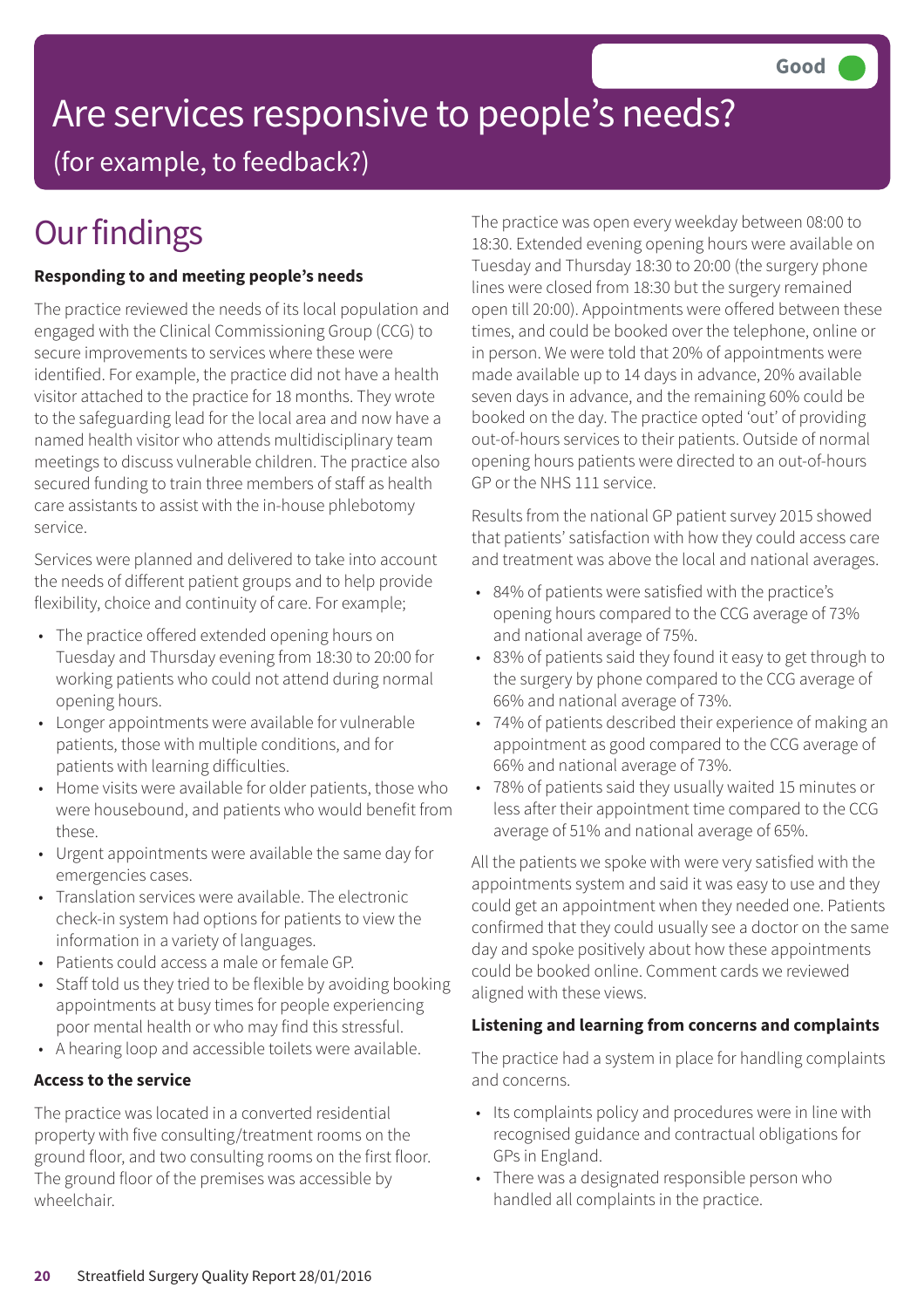# Are services responsive to people's needs?

### (for example, to feedback?)

- We saw information was available to help patients understand the complaints system. For example, in the practice leaflet and on the website.
- Patients we spoke with were not aware of the process to follow if they wished to make a complaint, however they told us they felt comfortable requesting the information from staff.

The practice received two complaints within the last 12 months. We reviewed these and found they were

satisfactorily handled and dealt with in a timely way. Lessons were learnt from concerns and complaints and action was taken as a result to improve the quality of care. For example, complaints about staff members were discussed with the individual to prevent reoccurrence and lessons learned were shared at practice meetings if appropriate to do so.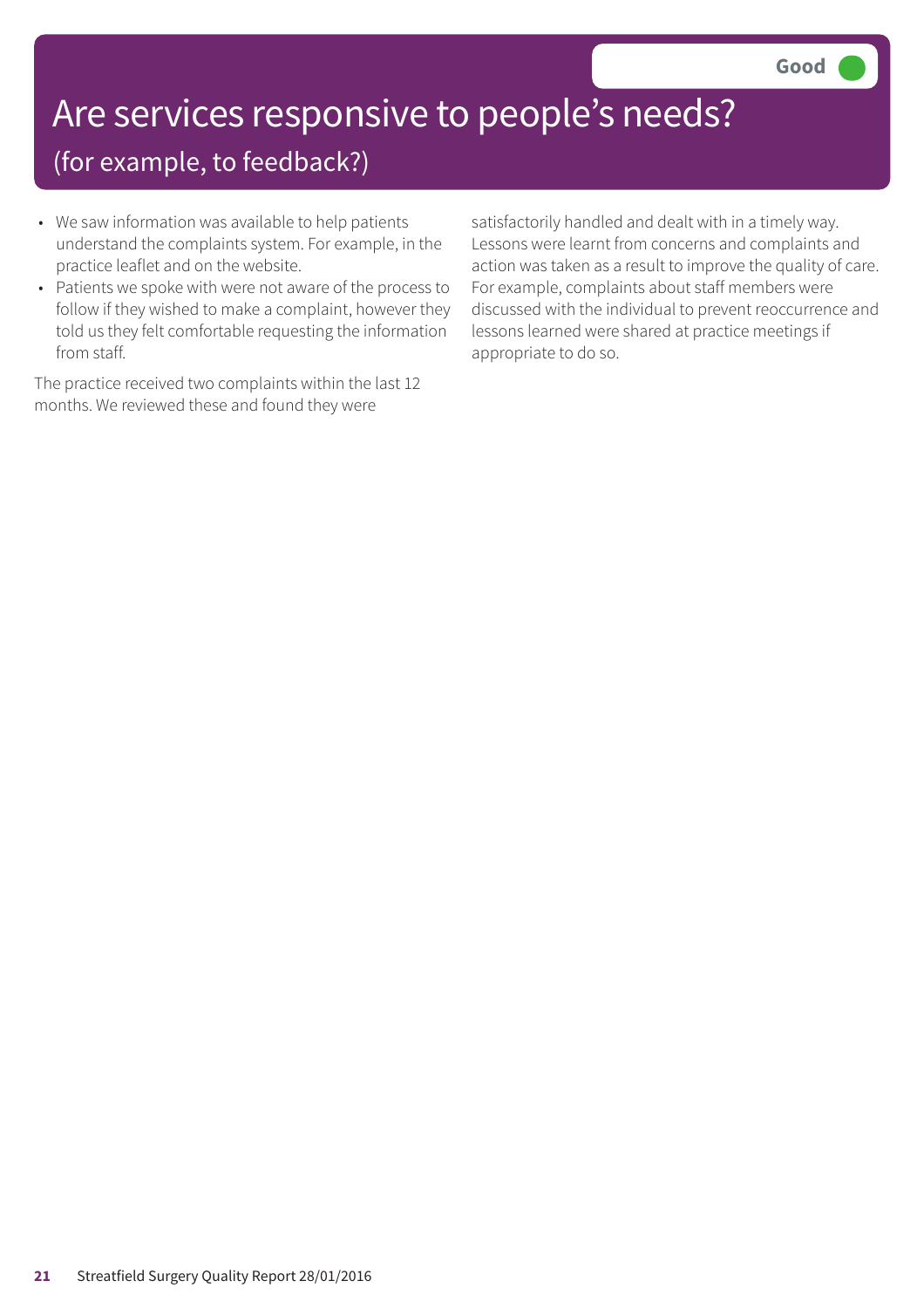### Are services well-led?

(for example, are they well-managed and do senior leaders listen, learn and take appropriate action)

# **Our findings**

#### **Vision and strategy**

The practice had a clear vision to deliver high quality care and promote good outcomes for patients. There was a practice strategy which reflected the vision and values, and these were regularly monitored. Since January 2015 the practice had seen its list size increase by around 400 patients and this had the potential to affect the capacity of the practice and the services it could offer. In response to this and to meet patient demands for appointments, the practice were making arrangements to renovate the premises and create additional treatment/consulting rooms. Staff we spoke with knew and understood the practice's vision and knew what their responsibilities were in relation to these.

#### **Governance arrangements**

The practice had a governance framework which supported the delivery of the strategy and good quality care. This outlined the structures and procedures in place and ensured that:

- There was a clear staffing structure and that staff were aware of their own roles and responsibilities.
- Practice specific policies were implemented and were available to all staff,
- There was a comprehensive understanding of the performance of the practice. Data from the Quality and Outcomes Framework (QOF) was used to measure the practices performance. Data from the QOF showed the practice had achieved 96.2% of the total number of points available in 2013/14, and 96.6% in 2014/15. This was above the clinical commission group and national averages.
- Clinical audits were used to monitor quality and to make improvements.
- There were some arrangements for identifying, recording and managing risks, issues and implementing mitigating actions. However, improvements were required for testing electrical equipment and monitoring refrigerated medicines.

#### **Leadership, openness and transparency**

The partners in the practice had the experience, capacity and capability to run the practice and ensure high quality care. They prioritised safe, high quality and compassionate care. The partners and practice manager were visible in the practice and staff told us that they were approachable and took the time to listen to all members of staff.

The provider was aware of and complied with the requirements of the Duty of Candour. The partners encouraged a culture of openness and honesty. The practice had systems in place for knowing about notifiable safety incidents.

There was a clear leadership structure in place and staff felt supported by management.

- Staff told us that the practice held weekly clinical meetings, weekly governance meetings, quarterly multi-disciplinary team meetings, and biannual practice meetings. We reviewed the minutes to some of these meetings but found they were not consistently documented.
- Staff told us that there was an open culture within the practice and they had the opportunity to raise any issues at team meetings, were confident in doing so and felt supported if they did.
- Staff said they felt respected, valued and supported, particularly by the partners and manager in the practice. All staff were involved in discussions about how to run and develop the practice, and the partners encouraged all members of staff to identify opportunities to improve the service delivered by the practice.

#### **Seeking and acting on feedback from patients, the public and staff**

The practice encouraged and valued feedback from patients, the public and staff. It sought patients' feedback and engaged patients in the delivery of the service.

• It had gathered feedback from patients through the patient participation group (PPG), practice surveys, the friends and family test, and complaints and compliments received. The PPG was established four years ago and consisted of five committee members. The group met with the practice every three months to discuss the results of surveys and submit proposals for improvements to the practice. There were two common issues identified by patients: the first related to difficulties getting an appointment; and the second was the lack of in-house phlebotomy services. In response to these issues the practice reviewed their appointment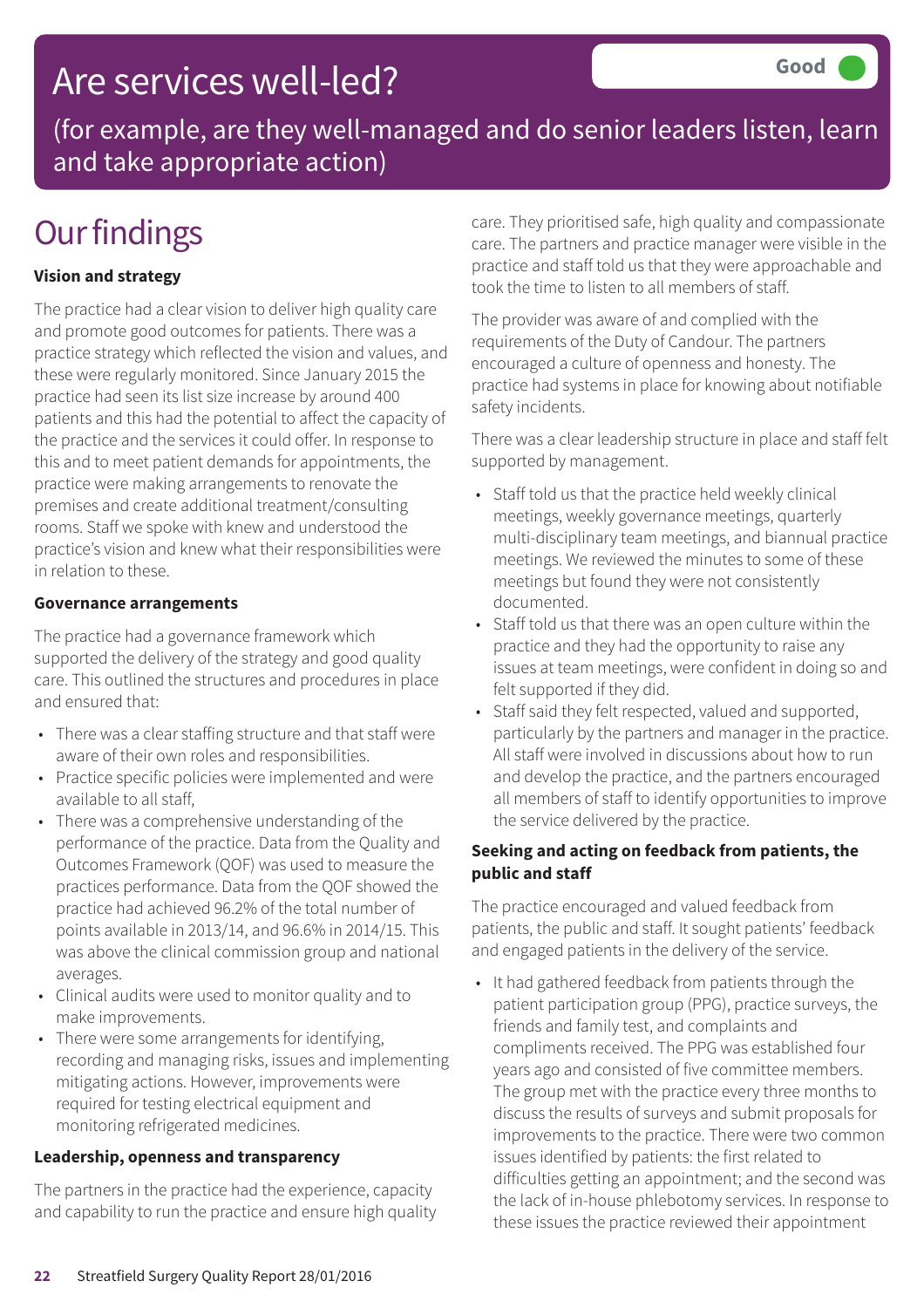### Are services well-led?

### (for example, are they well-managed and do senior leaders listen, learn and take appropriate action)

system and increased the number of clinical sessions provided by the GPs each week. They also trained three health care assistants who carried out the in-house phlebotomy service implemented in September 2015.

• The practice gathered feedback from staff generally through staff meetings, appraisals and discussions. Staff told us they would not hesitate to give feedback and discuss any concerns or issues with colleagues and management. Staff told us they felt involved and engaged to improve how the practice was run.

#### **Continuous improvement**

There was a focus on continuous learning and improvement at all levels within the practice. We saw that clinical and non-clinical staff attended educational

meetings where guest speakers were invited to present. Two of the GP partners were postgraduate trainers, and the third partner was currently undertaking the teaching course. There was evidence that the practice had supported three administrative staff to undertake training as health care assistants.

The practice offered an apprenticeship programme where apprentices received training and development in various administrative roles. We spoke with an apprentice who was offered employment with the practice and they told us they were well supported by the practice team. The GPs also visited local secondary schools to give educational talks and offer students work experience opportunities at the practice.